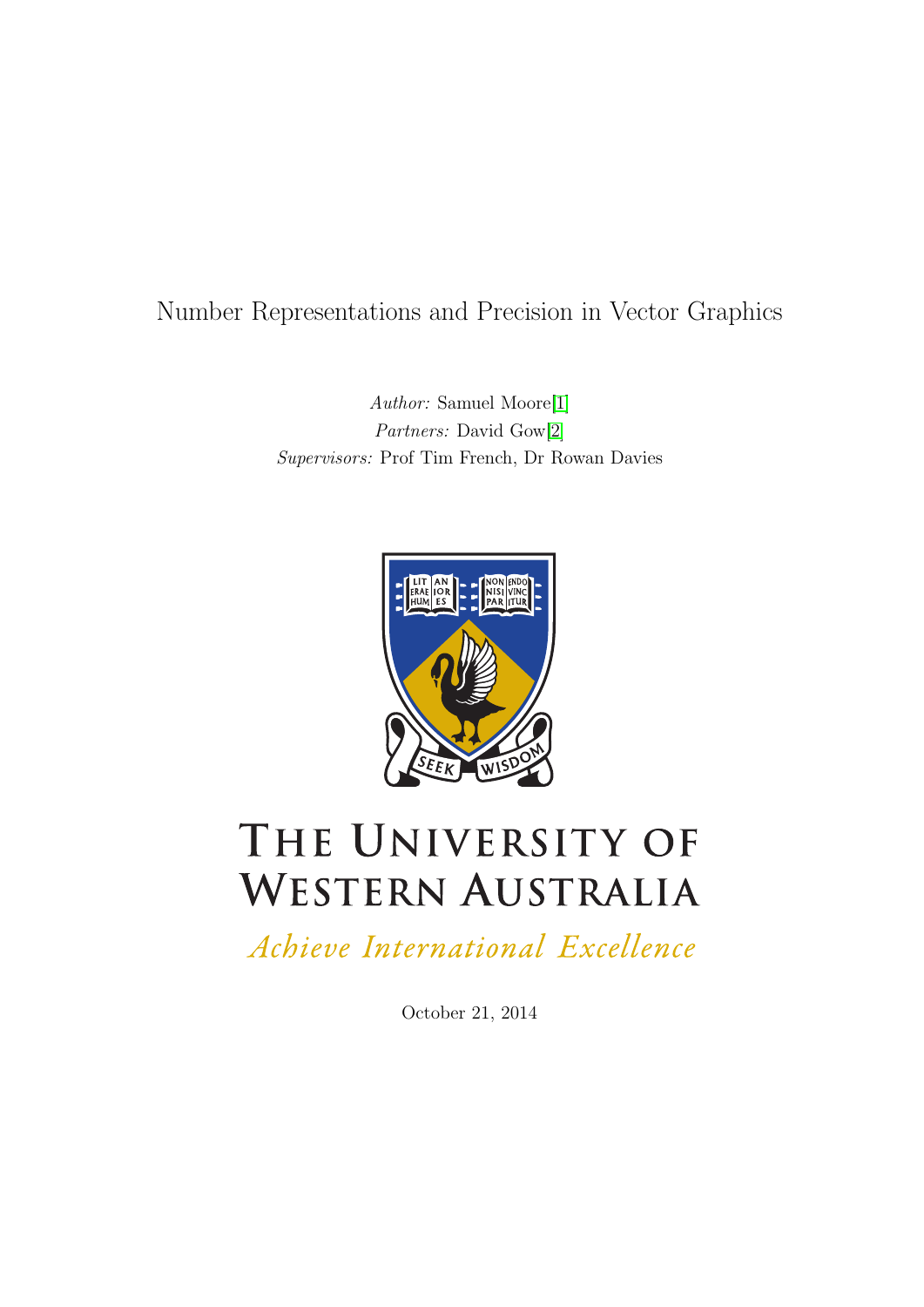## Abstract

Early document formats such as PostScript were motivated by a desire to print text and visual information onto a static paper medium. Although documents are increasingly viewed digitally, modern standards including PDF and SVG are still largely based upon this model. Digital document viewers are able to scale a subregion of the document to fit the display. However, coordinates of graphics primitives are typically represented with IEEE-754 floating point numbers. This places limits on the precision with which primitives in the document can be specified and rendered.

We have implemented a minimal SVG viewer, with which we have compared a number of approaches to achieving arbitrary precision document formats. We demonstrate the trade off between performance and precision with alternative number representations including arbitrary precision floats, rationals, and IEEE-754 fixed precision floats. We also consider approaches to increasing the precision that can be attained with IEEE-754 floats.

Keywords: document formats, precision, floating point, vector images, graphics, OpenGL, SDL2, PostScript, PDF, TEX, SVG, HTML5, Javascript

Note: This report is best viewed digitally as a PDF. The digital version is available at  $\langle$ <http://szmoore.net/ipdf/sam/thesis.pdf> $\rangle$ 

# Contents

|                |     | 1 Introduction |                                                                                                                                                | 1              |
|----------------|-----|----------------|------------------------------------------------------------------------------------------------------------------------------------------------|----------------|
| $\overline{2}$ |     |                | Literature Review                                                                                                                              | $\mathbf{2}$   |
|                | 2.1 |                |                                                                                                                                                | $\overline{2}$ |
|                | 2.2 |                |                                                                                                                                                | 3              |
|                |     | 2.2.1          |                                                                                                                                                | 3              |
|                |     | 2.2.2          |                                                                                                                                                | $\overline{4}$ |
|                |     | 2.2.3          |                                                                                                                                                | 6              |
|                | 2.3 |                | Coordinate Systems and Transformations (a) in the coordinate Systems and Transformations (b) is a comparable control of the system of $\alpha$ | 6              |
|                |     | 2.3.1          |                                                                                                                                                | $\overline{7}$ |
|                | 2.4 |                |                                                                                                                                                | 8              |
|                |     | 2.4.1          |                                                                                                                                                | - 8            |
|                |     | 2.4.2          |                                                                                                                                                | 10             |
|                |     | 2.4.3          |                                                                                                                                                | 12             |
|                |     | 2.4.4          |                                                                                                                                                | 12             |
|                |     | 2.4.5          |                                                                                                                                                | 12             |
|                |     | 2.4.6          |                                                                                                                                                | -12            |
|                |     | 2.4.7          |                                                                                                                                                | -13            |
|                |     | 2.4.8          |                                                                                                                                                | -13            |
|                | 2.5 |                |                                                                                                                                                | -13            |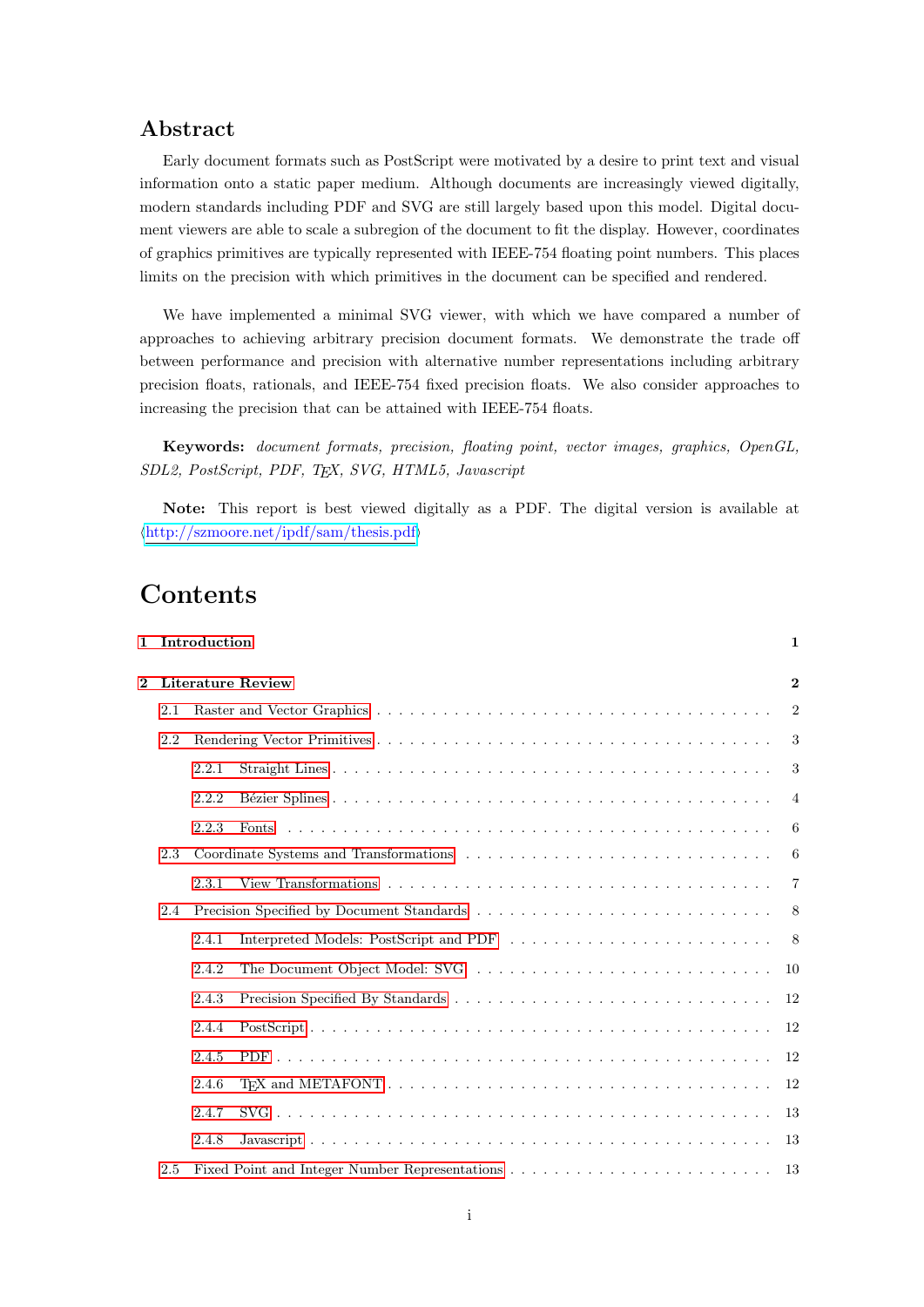|   | $2.6\,$ |                                 |                                                                                                   | 13     |
|---|---------|---------------------------------|---------------------------------------------------------------------------------------------------|--------|
|   |         | 2.6.1                           |                                                                                                   | 14     |
|   |         | 2.6.2                           |                                                                                                   | 16     |
|   |         | 2.6.3                           |                                                                                                   | 16     |
|   | 2.7     |                                 |                                                                                                   | 16     |
|   | $2.8\,$ |                                 | Floating Point Operations on the CPU and GPU                                                      | 16     |
| 3 |         | <b>Methods and Design</b><br>19 |                                                                                                   |        |
|   | 3.1     |                                 |                                                                                                   | 19     |
|   |         | 3.1.1                           |                                                                                                   | 19     |
|   |         | 3.1.2                           |                                                                                                   | 19     |
|   |         | 3.1.3                           |                                                                                                   | 19     |
|   |         | 3.1.4                           |                                                                                                   | 19     |
|   | $3.2\,$ |                                 |                                                                                                   | 20     |
|   |         | 3.2.1                           |                                                                                                   | 20     |
|   |         | 3.2.2                           |                                                                                                   | 20     |
|   |         | 3.2.3                           |                                                                                                   | 20     |
|   | $3.3\,$ |                                 |                                                                                                   | 20     |
| 4 |         |                                 | <b>Results and Discussion</b>                                                                     | 21     |
|   | 4.1     |                                 |                                                                                                   | 21     |
|   |         | 4.1.1                           | Applying the view transformation directly $\dots \dots \dots \dots \dots \dots \dots \dots \dots$ | 21     |
|   |         | 4.1.2                           |                                                                                                   | 21     |
|   |         |                                 |                                                                                                   |        |
|   |         | 4.1.3                           |                                                                                                   | 22     |
|   | 4.2     |                                 |                                                                                                   | 22     |
|   |         |                                 |                                                                                                   | $23\,$ |
|   |         | 4.2.2                           |                                                                                                   | 24     |
|   | 4.3     |                                 |                                                                                                   | 24     |

# [References](#page-30-2) 29

# List of Figures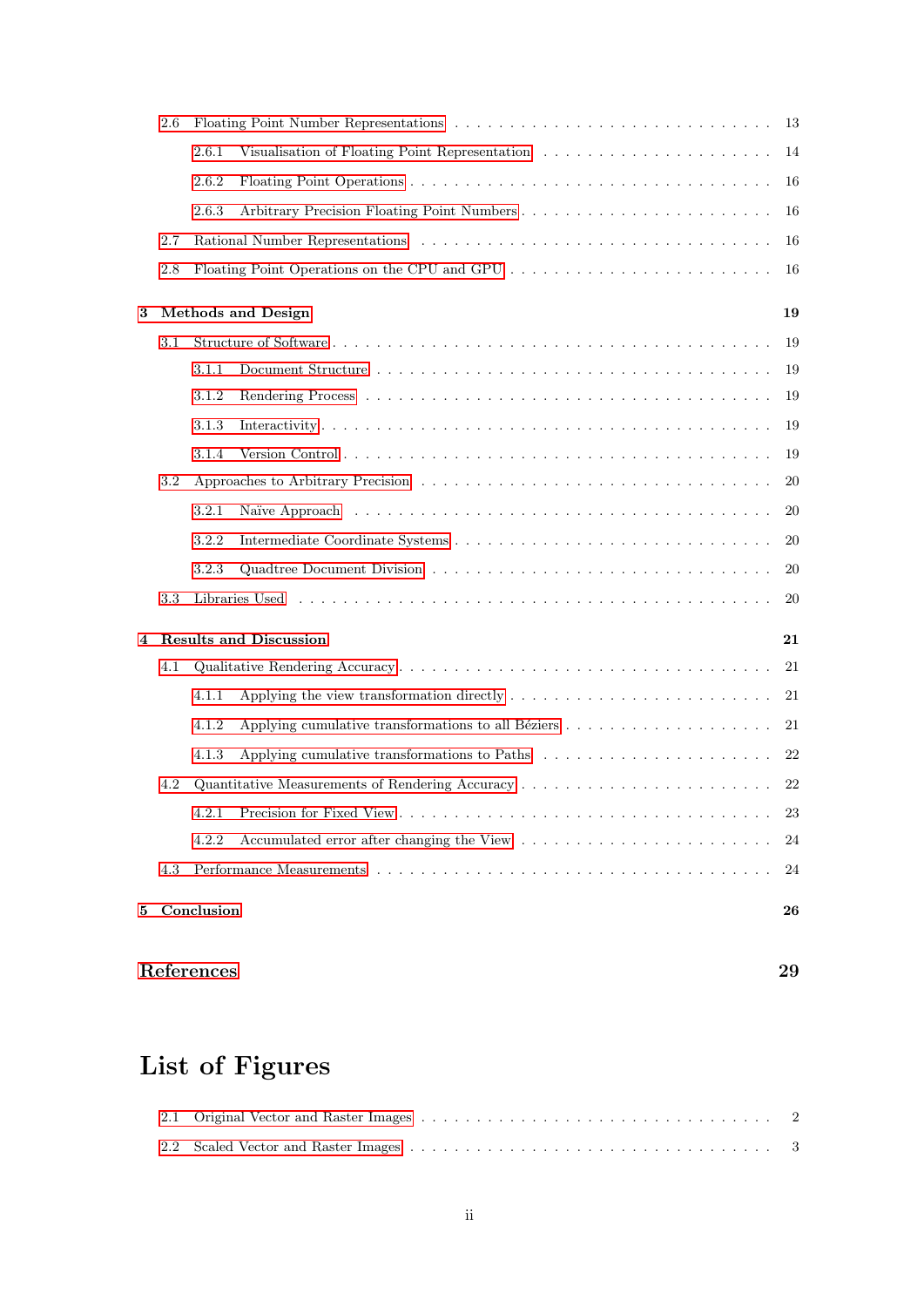| 2.3 |                                                                                                                                                                                                   | $\overline{4}$ |
|-----|---------------------------------------------------------------------------------------------------------------------------------------------------------------------------------------------------|----------------|
| 2.4 | Constructing a Spline from two cubic Béziers (a) Showing the Control Points (b) Represen-<br>tations in SVG and PostScript (c) Rendered Spline                                                    | $\overline{5}$ |
| 2.5 | a) Vector glyph for the letter Z b) Screenshot showing Bézier control points in Inkscape $\,$                                                                                                     | 6              |
| 2.6 |                                                                                                                                                                                                   | $\overline{7}$ |
| 2.7 | Vector image and a possible PostScript representation $\ldots \ldots \ldots \ldots \ldots \ldots \ldots$                                                                                          | 9              |
| 2.8 | Vector image and a possible SVG representation $\dots \dots \dots \dots \dots \dots \dots \dots \dots$                                                                                            | 11             |
| 2.9 | Koch "snowflakes" generated using Javascript to modify an SVG DOM. The interactive<br>HTML5 document can be found at $\langle \text{http://szmoore.net/ipdf/sam/figures/koch.html} \rangle \dots$ | 12             |
|     |                                                                                                                                                                                                   | 15             |
|     |                                                                                                                                                                                                   | 15             |
|     | 2.12 CPU and GPU evaluation of $x^2 + y^2 < 1$ at $\approx 10^6$ magnification                                                                                                                    | 18             |
| 4.1 |                                                                                                                                                                                                   | 21             |
| 4.2 |                                                                                                                                                                                                   | 22             |
| 4.3 | Effect of cumulative transformations applied to Paths a) Path bounds represented using                                                                                                            | $22\,$         |
| 4.4 | Effect of applying $(2.7)$ to a grid of lines seperated by 1 pixel a) Near origin (denormals) b),<br>c), d) Increasing the exponent of $(v_x, v_y)$ by 1                                          | 23             |
| 4.5 |                                                                                                                                                                                                   | 24             |
| 4.6 |                                                                                                                                                                                                   | 24             |
| 4.7 |                                                                                                                                                                                                   | 25             |
| 4.8 |                                                                                                                                                                                                   | 25             |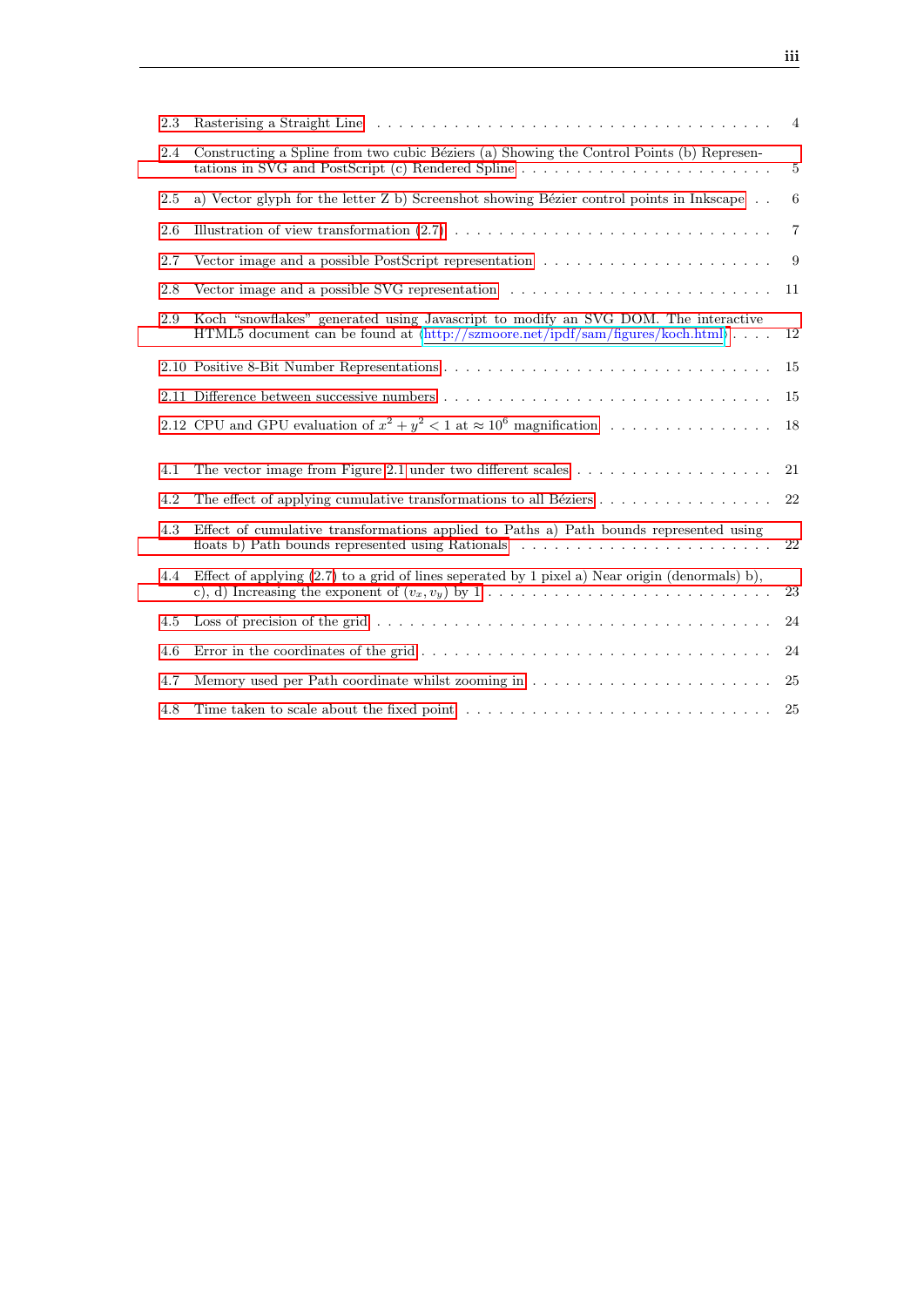# <span id="page-4-0"></span>1. Introduction

Early electronic document formats such as PostScript were motivated by a need to print documents onto a paper medium. In the PostScript standard, this lead to a model of the document as a program; a series of instructions to be executed by an interpreter which would result in "ink" being placed on "pages" of a fixed size[\[3\]](#page-30-3). The ubiquitous Portable Document Format (PDF) standard provides many enhancements to PostScript taking into account desktop publishing requirements[\[4\]](#page-30-4), but it is still fundamentally based on the same imaging model[\[5\]](#page-30-5). This idea of a document as a static "page" has lead to limitations on what could be achieved with a digital document viewers [\[6\]](#page-30-6).

The emergence of the internet, web browsers, XML/HTML, JavaScript and related technologies has seen a revolution in the ways in which information can be presented digitally, and the PDF standard itself has begun to move beyond static text and figures[\[6,](#page-30-6) [7\]](#page-30-7). However, the popular document formats are still designed with the intention of showing information at either a single, fixed level of detail, or a small range of levels.

As most digital display devices are smaller than physical paper medium, all useful viewers are able to "zoom" to a subset of the document. Vector graphics formats including PostScript, PDF and SVG support rasterisation at different zoom levels[\[3,](#page-30-3) [5,](#page-30-5) [8\]](#page-30-8), but the use of fixed precision floating point numbers causes problems due to imprecision either far from the origin, or at a high level of detail[\[9,](#page-30-9) [10\]](#page-30-10).

There are many possible applications for documents in which precision is unlimited. Several areas of use include: visualisation of extremely large or infinite data sets; visualisation of high precision numerical computations; digital artwork; computer aided design; and maps.

In collaboration with Gow[] we have implemented a proof of concept document viewer compatable with a subset of the SVG standard, which has allowed us to explore the limitations of floating point arithmetic and possible approaches to achieving arbitrary precision document formats. Using the Rational representation of the GNU Multiple Precision (GMP) library[\[11\]](#page-30-11) we are able to implement correct rendering of SVG test images seperated by arbitrary distances. We present measurements of rendering accuracy and performance for our implementation. An alternative implementation based on a spatial approach to constructing the document is discussed by Gow[].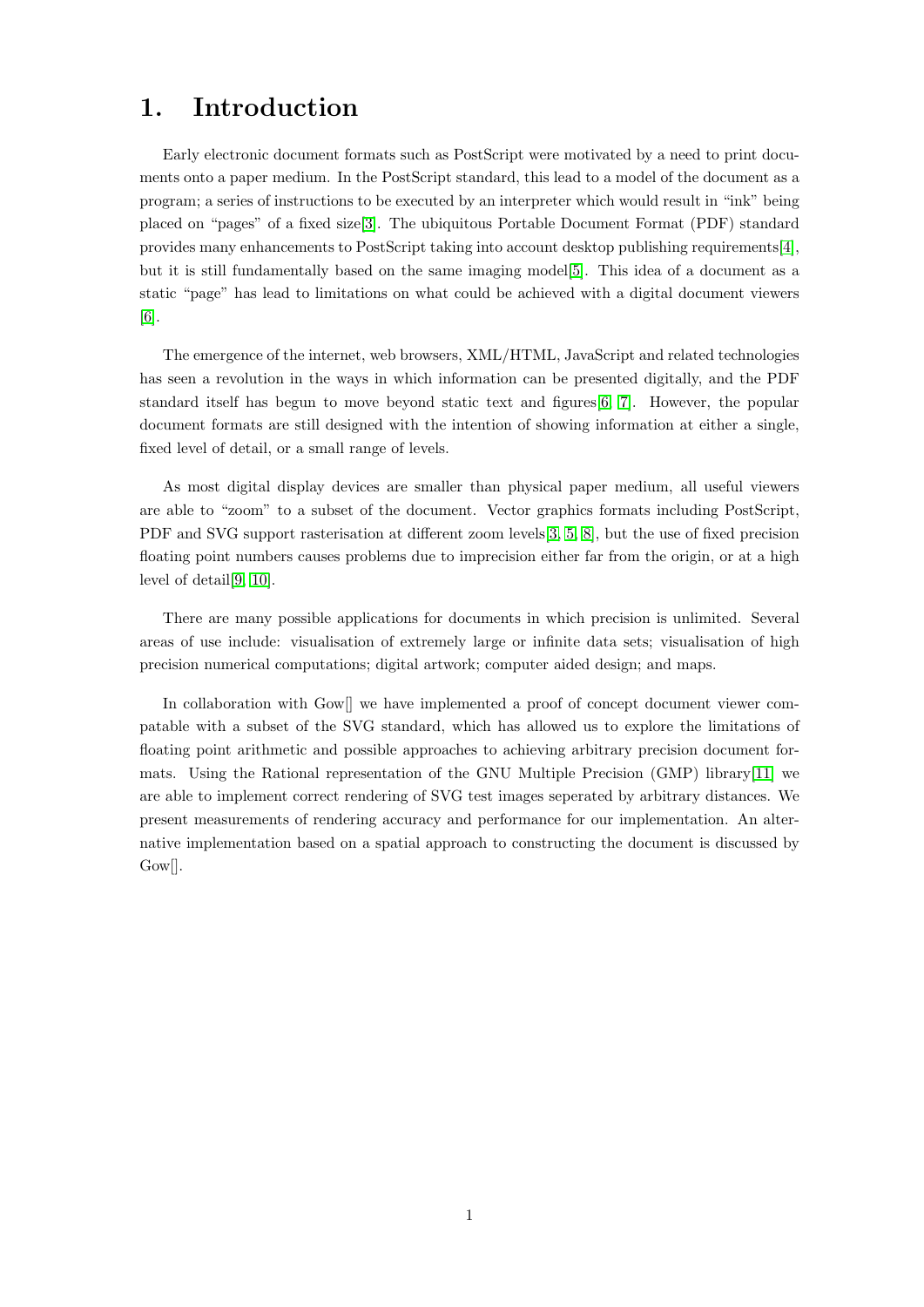# <span id="page-5-0"></span>2. Literature Review

# <span id="page-5-1"></span>2.1 Raster and Vector Graphics

At a fundamental level everything that is seen on a display device is represented as either a vector or raster image. These images can be stored as stand alone documents or embedded within a more complex document format capable of containing many other types of information.

A raster image's structure closely matches it's representation as shown on modern display hardware; the image is represented as a grid of filled square "pixels". Each pixel is considered to be a filled square of the same size and contains information describing its colour. This representation is simple and also well suited to storing images as produced by cameras and scanners. The drawback of raster images is that by their very nature there can only be one level of detail; this is illustrated in Figures [2.1](#page-5-2) and [2.2.](#page-6-2)

A vector image contains information about the positioning and shading of geometric shapes. To display this image on modern display hardware, coordinates are transformed according to the view and then the image is converted into a raster like representation. Whilst the raster image merely appears to contain edges, the vector image actually contains information about these edges, meaning they can be displayed "infinitely sharply" at any level of detail — or they could be if the coordinates are stored with enough precision (see Section ??).

Figures [2.1](#page-5-2) and [2.2](#page-6-2) illustrate the advantage of vector formats by comparing raster and vector images in a similar way to Worth and Packard[\[12\]](#page-30-12). On the right is a raster image which should be recognisable as an animal defined by fairly sharp edges. Figure [2.2](#page-6-2) shows how these edges appear jagged when scaled. There is no information in the original image as to what should be displayed at a larger size, so each square shaped pixel is simply increased in size. A blurring effect will probably be visible in most PDF viewers; the software has attempted to make the "edge" appear more realistic using a technique called "antialiasing"<sup>[1](#page-5-3)</sup>.

The left side of the Figures are a vector image. When scaled, the edges maintain a smooth appearance which is limited by the resolution of the display rather than the image itself.

<span id="page-5-2"></span>

Figure 2.1: Original Vector and Raster Images

<span id="page-5-3"></span><sup>1</sup>We recommend disabling this if your PDF viewer supports it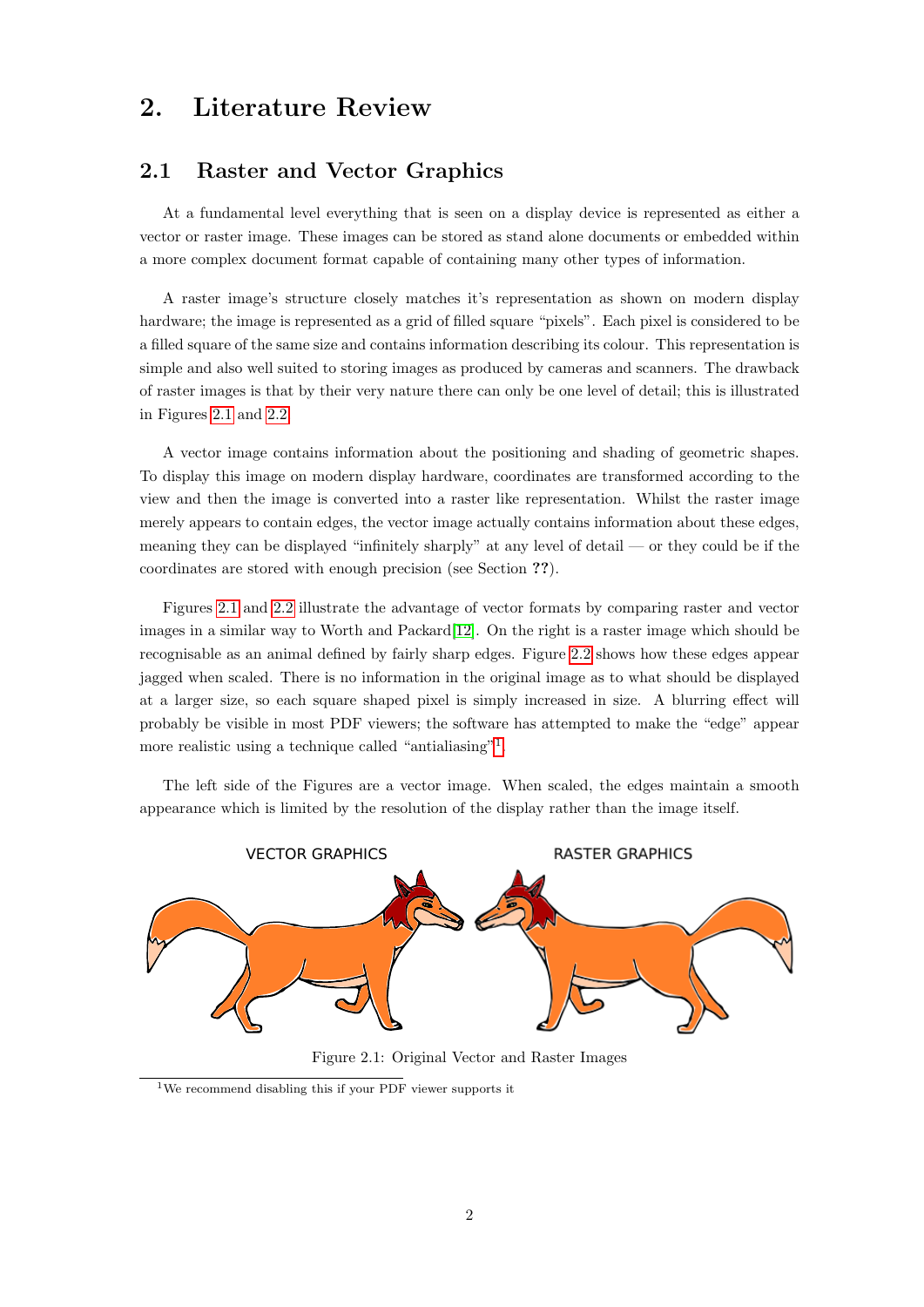<span id="page-6-2"></span>

Figure 2.2: Scaled Vector and Raster Images

## <span id="page-6-0"></span>2.2 Rendering Vector Primitives

It is of some historical significance that vector display devices were popular during the 70s and 80s, and papers oriented towards drawing on these devices can be found[\[13\]](#page-30-13). Whilst curves can be drawn at high resolution on vector displays, a major disadvantage was shading[\[14\]](#page-30-14); by the early 90s the vast majority of computer displays were raster based[\[15\]](#page-30-15).

Hearn and Baker's textbook "Computer Graphics"[\[15\]](#page-30-15) gives a comprehensive overview of graphics from physical display technologies through fundamental drawing algorithms to popular graphics APIs. This section will examine algorithms for drawing two dimensional geometric primitives on raster displays as discussed in "Computer Graphics" and the relevant literature. This section is by no means a comprehensive survey of the literature but intends to provide some idea of the computations which are required to render a document.

<span id="page-6-1"></span>We will restrict our focus to drawing the outlines of shapes, as the accuracy of shading a region will depend on the accuracy of the outline.

#### 2.2.1 Straight Lines

It is well known that in cartesian coordinates, a line between points  $(x_1, y_1)$  and  $(x_2, y_2)$ , can be described by:

<span id="page-6-3"></span>
$$
y(x) = mx + c
$$
 on  $x \in [x_1, x_2]$  for  $m = \frac{(y_2 - y_1)}{(x_2 - x_1)}$  and  $c = y_1 - mx_1$  (2.1)

On a raster display, only points  $(x, y)$  with integer coordinates can be displayed; however m will generally not be an integer. Thus a straight forward use of Equation [2.1](#page-6-3) will require costly floating point operations and rounding (See Section??). Modifications based on computing steps  $\Delta x$  and  $\Delta y$  eliminate the multiplication but are still less than ideal in terms of performance[\[15\]](#page-30-15).

It should be noted that algorithms for drawing lines can be based upon sampling  $y(x)$  only if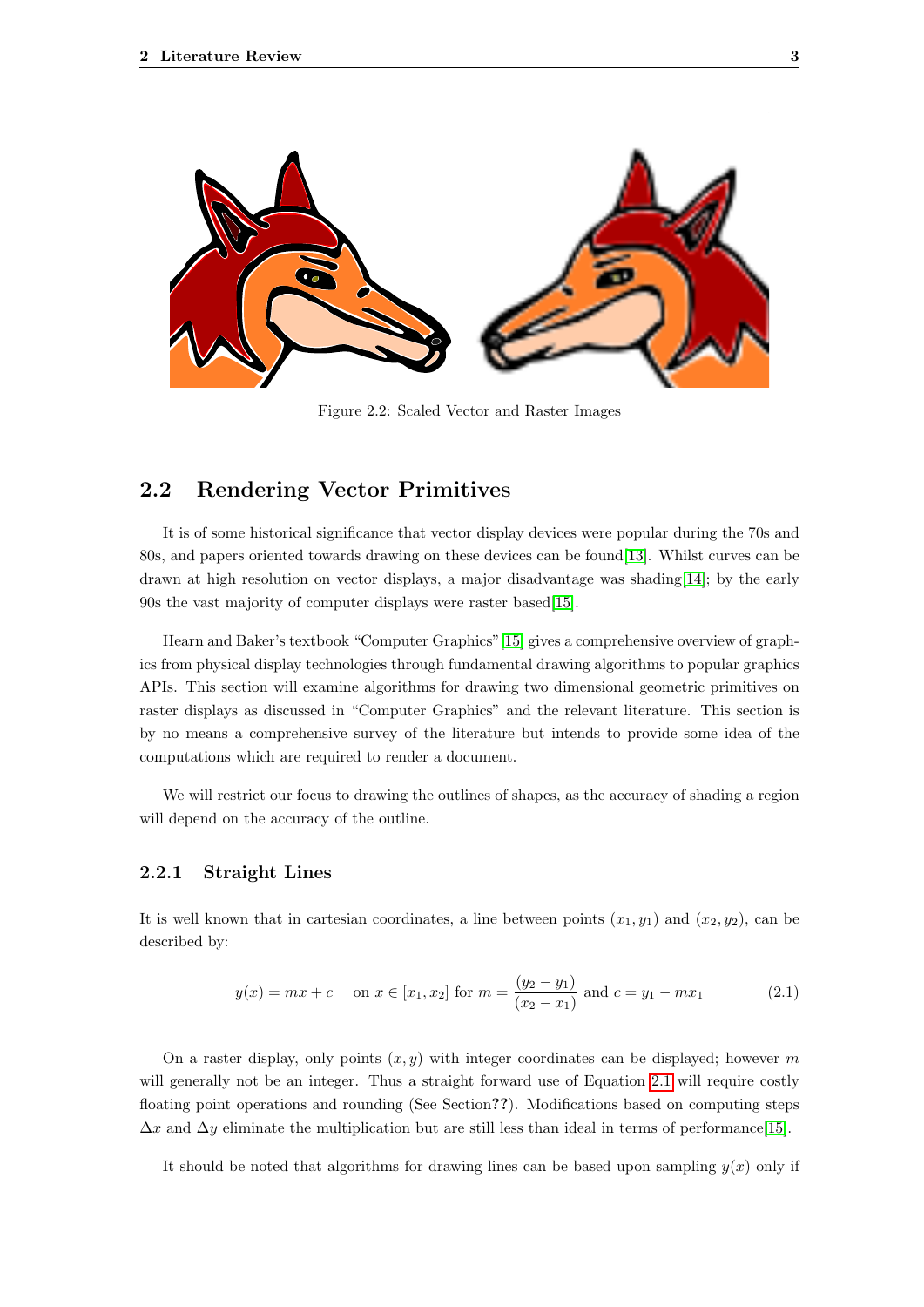$|m| \leq 1$ ; otherwise sampling at every integer x coordinate would leave gaps in the line because  $\Delta y > 1$ . Line drawing algorithms can be trivially adopted to sample  $x(y)$  if  $|m| > 1$ .

Bresenham's Line Algorithm was developed in 1965 with the motivation of controlling a particular mechanical plotter in use at the time[\[16\]](#page-30-16). The plotter's motion was confined to move between discrete positions on a grid one cell at a time, horizontally, vertically or diagonally. As a result, the algorithm presented by Bresenham requires only integer addition and subtraction, and it is easily adopted for drawing pixels on a raster display. Because integer operations are exact, only an error in the calculation of the line end points will affect the rendering.

In Figure [2.3](#page-7-1) a) and b) we illustrate the rasterisation of a line width a single pixel width. The path followed by Bresenham's algorithm is shown. It can be seen that the pixels which are more than half filled by the line are set by the algorithm. This causes a jagged effect called aliasing which is particularly noticable on low resolution displays. From a signal processing point of view this can be understood as due to the sampling of a continuous signal on a discrete grid[\[17\]](#page-30-17).

Figure [2.3](#page-7-1) c) shows an (idealised) antialiased rendering of the line. The pixel intensity has been set to the average of the line and background colours over that pixel. Such an ideal implementation would be impractically computationally expensive on real devices[\[18\]](#page-31-0). In 1991 Wu introduced an algorithm for drawing approximately antialiased lines which, while equivelant in results to existing algorithms by Fujimoto and Iwata, set the state of the art in performance  $[17]^2$  $[17]^2$  $[17]^2$ .

<span id="page-7-1"></span>

Figure 2.3: Rasterising a Straight Line

a) Before Rasterisation b) Bresenham's Algorithm c) Anti-aliased Line (Idealised)

#### <span id="page-7-0"></span>2.2.2 Bézier Splines

Splines are continuous curves formed from piecewise polynomial segments. A polynomial of nth degree is defined by n constants  $\{a_0, a_1, ... a_n\}$  and:

$$
y(x) = \sum_{k=0}^{n} a_k x^k
$$
\n
$$
(2.2)
$$

Cubic and Quadratic Bézier Splines are used to define curved paths in the PostScript[\[3\]](#page-30-3), PDF[\[5\]](#page-30-5) and SVG[\[8\]](#page-30-8) standards which we will discuss in Section ??. Cubic Béziers are also used to define vector fonts for rendering text in these standards and the TEX typesetting language [\[19,](#page-31-1) [20\]](#page-31-2). Although he did not derive the mathematics, the usefulness of Bézier curves was realised by Pierre

<span id="page-7-2"></span><sup>2</sup>Techniques for antialiasing primitives other than straight lines are discussed in some detail in Chapter 4 of "Computer Graphics" [\[15\]](#page-30-15)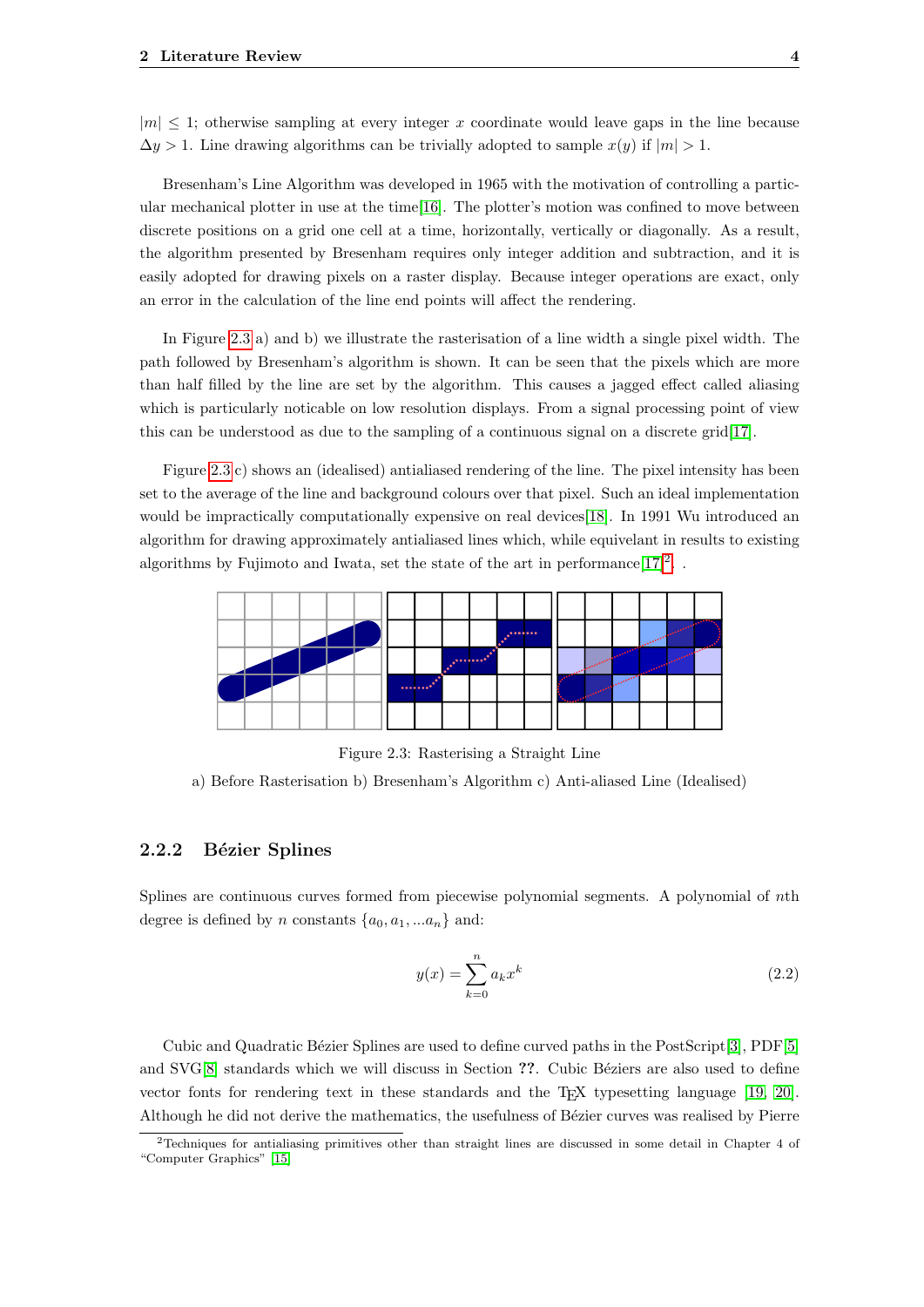Bézier who used them in the 1960s for the computer aided design of automobile bodies[\[21\]](#page-31-3).

A Bézier Curve of degree n is defined by n "control points"  $\{P_0, ... P_n\}$ . Points  $P(t) = (x(t), y(t))$ along the curve are defined by:

$$
P(t) = \sum_{j=0}^{n} B_j^n(t) P_j
$$
\n(2.3)

Where  $t\epsilon[0,1]$  is a control parameter. The polynomials  $B_j^n(t)$  are Bernstein Basis Polynomials which are defined as:

$$
B_j^n(t) = \binom{n}{j} t^j (1-t)^{n-j} \qquad j = 0, 1, ..., n \tag{2.4}
$$

Where 
$$
\binom{n}{j} = \frac{n!}{n!(n-j)!}
$$
 (The Binomial Coefficients) \t(2.5)

From these definitions it should be apparent that in all cases,  $P(0) = P_0$  and  $P(1) = P_n$ . An  $n = 1$ Bézier Curve is a straight line.

Algorithms for rendering Bézier's may simply sample  $P(t)$  for suffiently many values of  $t$  enough so that the spacing between successive points is always less than one pixel distance. Alternately, a smaller number of points may be sampled with the resulting points connected by straight lines using one of the algorithms discussed in Section ??.

De Casteljau's algorithm of 1959 is often used for decomposing Béziers into line segments[\[15,](#page-30-15) [19\]](#page-31-1). This algorithm subdivides the original curve with n control points  $\{P_0, ... P_n\}$  into 2 halves, each with n control points:  $\{Q_0, ... Q_n\}$  and  $\{R_0, ... R_n\}$ ; when iterated, the produced points will converge to  $P(t)$ . As a tensor equation this subdivision can be expressed as [\[22\]](#page-31-4):

$$
Q_i = \left(\frac{\binom{n}{j}}{2^j}\right) P_i \text{ and } R_i = \left(\frac{\binom{n-j}{n-k}}{2^{n-j}}\right) P_i \tag{2.6}
$$

<span id="page-8-1"></span>

<span id="page-8-0"></span>Figure 2.4: Constructing a Spline from two cubic Béziers (a) Showing the Control Points (b) Representations in SVG and PostScript (c) Rendered Spline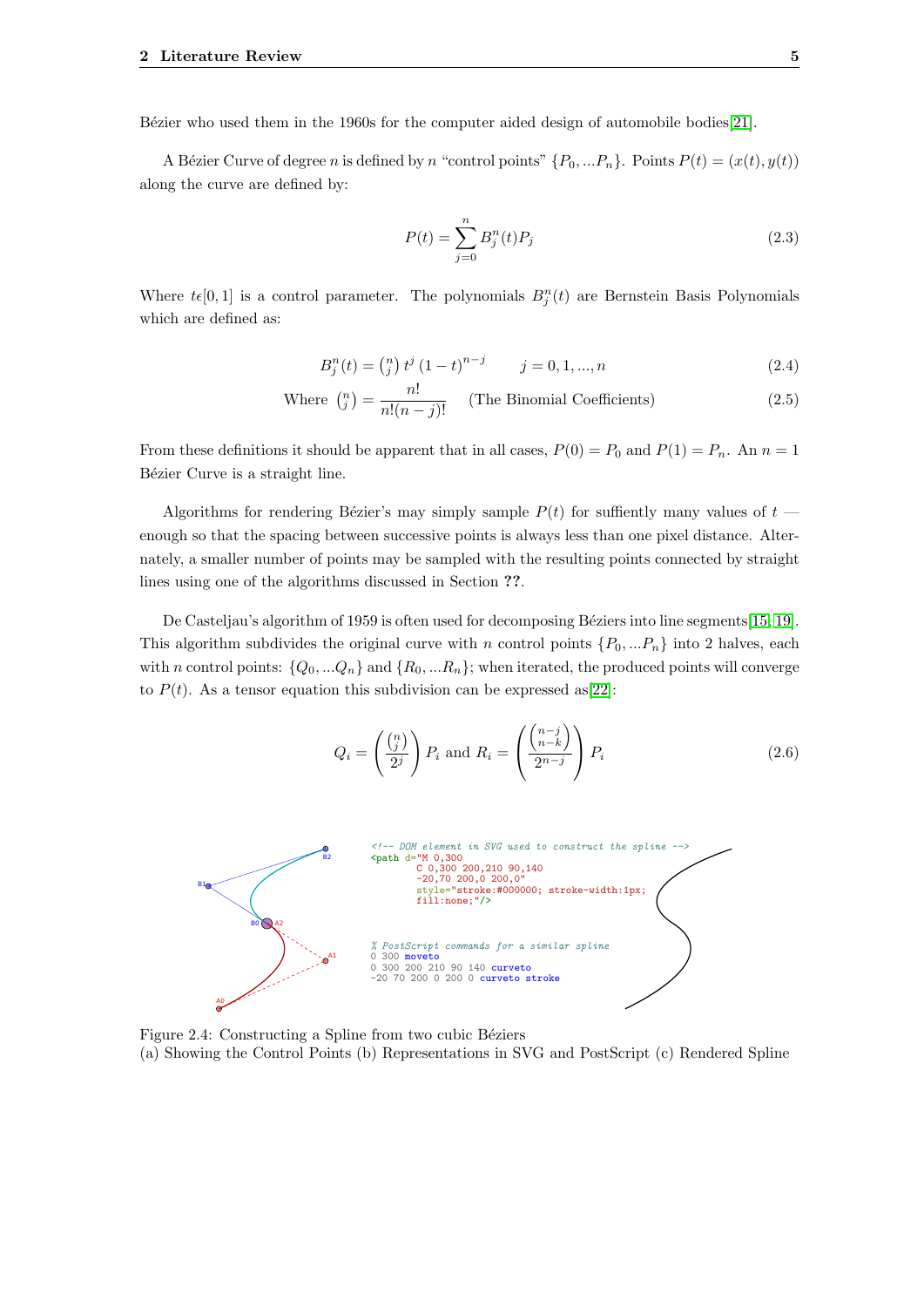#### 2.2.3 Fonts

<span id="page-9-1"></span>

Figure 2.5: a) Vector glyph for the letter Z b) Screenshot showing Bézier control points in Inkscape

A the term "font" refers to a set of images used to represent text on a graphical display. In 1983, Donald Knuth published "The METAFONT Book" which described a vector approach to specifying fonts and a program for creating these fonts[\[19\]](#page-31-1). Previously, only rasterised font images (glyphs) were popular; as can be seen from the zooming in Figure [2.2](#page-6-2) this can be problematic given the prevelance of textual information at different scales and on different resolution displays.

Knuth used Bézier Cubic Splines to define "pleasing" curves in METAFONT, and this approach is still used in modern vector fonts. Since the paths used to render an individual glyph are used far more commonly than general curves, document formats do not require such curves to be specified in situ, but allow for a choice between a number of internal fonts or externally specified fonts. In the case of Knuth's typesetting language TEX, fonts were intended to be created using METAFONT[\[19\]](#page-31-1). Figure [2.5](#page-9-1) shows a  $\mathscr Z$  (script Z) produced by LAT<sub>EX</sub> with Bézier cubics identified.

## <span id="page-9-0"></span>2.3 Coordinate Systems and Transformations

Basic vector primitives composed of Béziers may be rendered using only integer operations, once the starting and ending positions are rounded to the nearest pixel.

However, a complete document will contain many such primitives which in general cannot all be shown on a display at once. A "View" rectangle can be defined to represent the size of the display relative to the document. To interact with the document a user can change this view through scaling or translating with the mouse.

Primitives which are contained within the view rectangle will be visible on the display. This involves the transformation from coordinates within the document to relative coordinates within the view rectangle as illustrated in Figure [2.6.](#page-10-2) A point  $(X, Y)$  in the document will transform to a point  $(S_X, S_Y)$  in the display by:

<span id="page-9-2"></span>
$$
S_X = \frac{X - V_x}{V_w} \qquad S_Y = \frac{Y - V_y}{V_h} \tag{2.7}
$$

Where  $(V_x, V_y)$  are the coordinates of the top left corner and  $(V_w, V_h)$  are the dimensions of the view rectangle.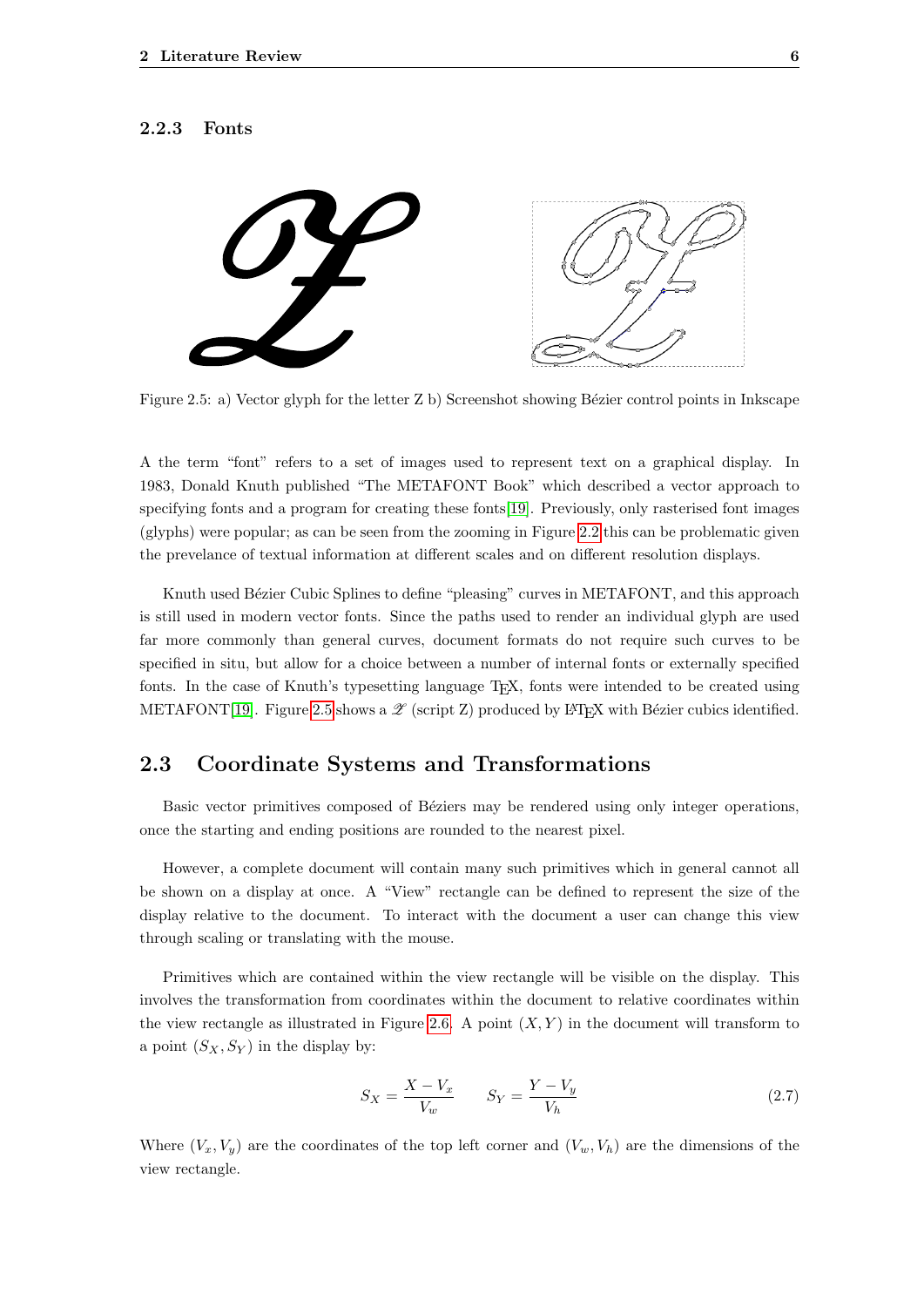The transformation may also be written as a 3x3 matrix  $V$  if we introduce a third coordinate  $z=1$ 

$$
\begin{pmatrix} S_X \\ S_Y \\ 1 \end{pmatrix} = \begin{pmatrix} \frac{1}{V_w} & 0 & \frac{V_x}{V_w} \\ 0 & \frac{1}{V_h} & \frac{V_y}{V_h} \\ 0 & 0 & 1 \end{pmatrix} \begin{pmatrix} X \\ Y \\ 1 \end{pmatrix}
$$
 (2.8)

<span id="page-10-2"></span>

Figure 2.6: Illustration of view transformation [\(2.7\)](#page-9-2)

#### <span id="page-10-0"></span>2.3.1 View Transformations

Moving the mouse<sup>[3](#page-10-3)</sup> by a distance  $(\Delta x, \Delta y)$  relative to the size of the view should translate it by the same amount[]:

$$
V_x \to V_x + \Delta x \tag{2.9}
$$

$$
V_y \to V_y + \Delta y \tag{2.10}
$$

The document can be scaled by a factor of s about a point  $(x_0, y_0)$  specified relative to the view (such as the position of the mouse cursor)[]:

$$
V_x \to V_x + x_0 V_w (1 - s) \tag{2.11}
$$

$$
V_y \to V_y + y_0 V_h (1 - s) \tag{2.12}
$$

$$
V_w \to sV_w \tag{2.13}
$$

$$
V_h \to sV_h \tag{2.14}
$$

The effect of this transformation is that, measured relative to the view rectangle, the distance of primitives with coordinates  $(x, y)$  to the point  $(x_0, y_0)$  will decrease by a factor of s. For  $s < 1$ the operation is "zooming out" and for  $s > 1$ , "zooming in".

As we will see in Chapter [4,](#page-24-0) the application of the transformations discussed in this section can cause issues with the rendering of vector graphics even when the primitives are specified with coordinates compliant with the SVG standard.

<span id="page-10-3"></span><span id="page-10-1"></span><sup>3</sup>or on a touch screen, swiping the screen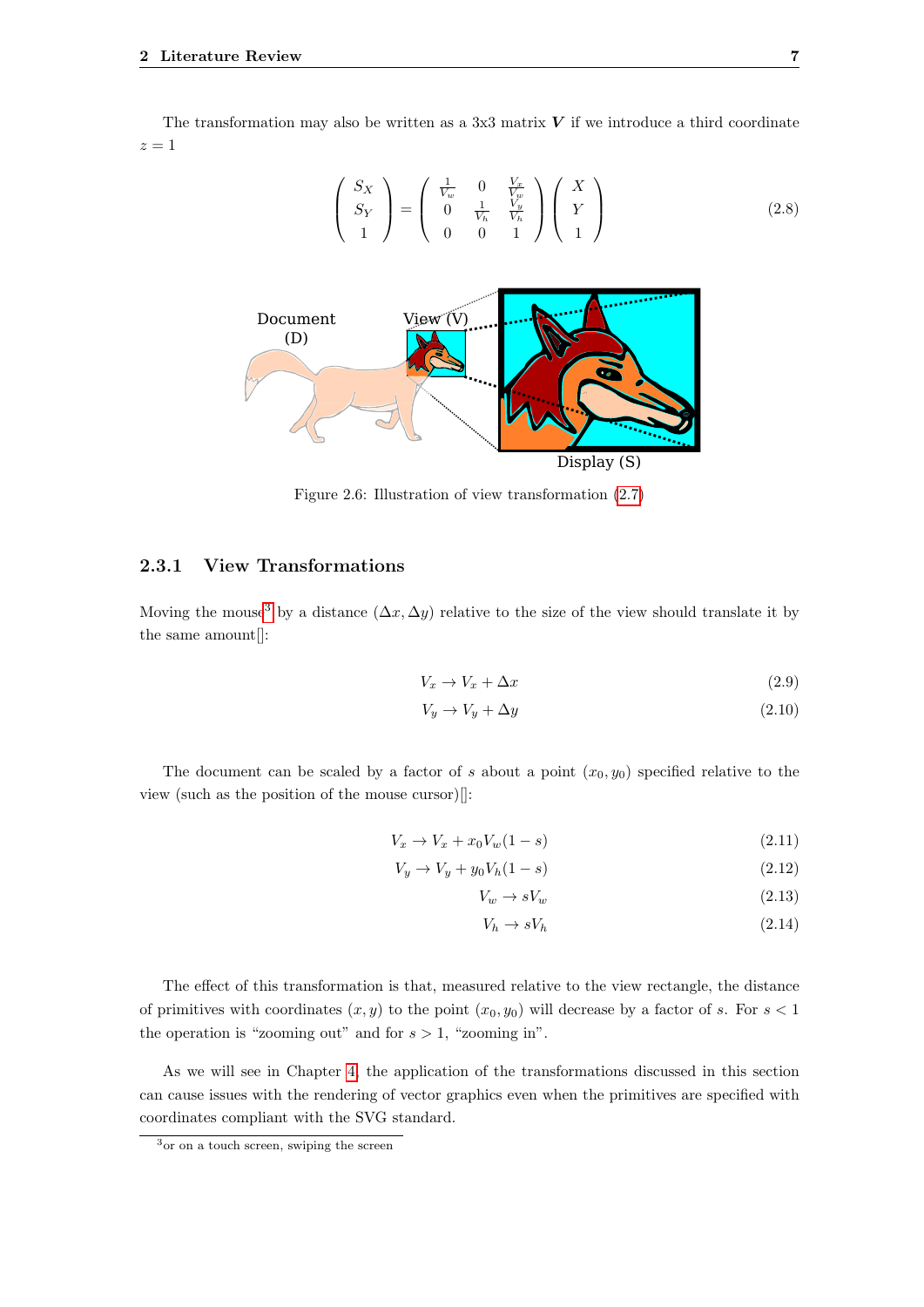### 2.4 Precision Specified by Document Standards

#### FIXME: Most of this stuff should probably be appendicised

The representation of information, particularly for scientific purposes, has changed dramatically over the last few decades. For example, Brassel's 1979 paper on shading polygons[\[13\]](#page-30-13) has been produced on a mechanical type writer. Although the paper discusses an algorithm for shading on computer displays, the figures illustrating this algorithm have not been generated by a computer, but drawn by Brassel's assistant. In contrast, modern papers such as Barnes et. al's 2013 paper on embedding 3d images in PDF documents[\[7\]](#page-30-7) can themselves be an interactive proof of concept.

Haye's 2012 article "Pixels or Perish" discusses the recent history and current state of the art in documents for scientific publications[\[6\]](#page-30-6). Hayes argued that there are currently two different approaches to representing a document: As a sequence of commands for producing an image on a static sheets of paper (Interpreted Model) or as a dynamic and interactive way to convey information, using the Document Object Model.

#### <span id="page-11-0"></span>2.4.1 Interpreted Models: PostScript and PDF

Adobe's PostScript Language Reference Manual defines a turing complete language for producing graphics output on an abstract "output device"[\[3\]](#page-30-3). A PostScript document is treated as a procedural program; an interpreter executes instructions in the order they are written by the programmer. In particular, the document specifies the locations of enclosed curves using Bézier splines (Section ??), whilst text is treated as vector fonts described in Section ??. PostScript was and is still widely used in printing of documents onto paper; many printers execute postscript directly, and newer formats including PDF must still be converted into PostScript by printer drivers[\[5,](#page-30-5) [4\]](#page-30-4).

Adobe's Portable Document Format (PDF) is currently used almost universally for sharing documents; the ability to export or print to PDF can be found in most graphical document editors and even some plain text editors[\[4\]](#page-30-4).

Hayes describes PDF as "... essentially 'flattened' PostScript; its whats left when you remove all the procedures and loops in a program, replacing them with sequences of simple drawing commands."[\[6\]](#page-30-6). Consultation of the PDF 1.7 standard shows that this statement does not a give a complete picture — despite being based on the Adobe PostScript model of a document as a series of "pages" to be printed by executing sequential instructions, from version 1.5 the PDF standard began to borrow some ideas from the Document Object Model.

For example, interactive elements such as forms may be included as XHTML objects and styled using CSS. "Actions" are objects used to modify the data structure dynamically. In particular, it is possible to include Javascript Actions. Adobe defines the API for Javascript actions seperately to the PDF standard[\[23\]](#page-31-5). There is some evidence in the literature of attempts to exploit these features, with mixed success[\[7,](#page-30-7) [6\]](#page-30-6).

Figure [2.7](#page-12-1) shows a vector image and one possible way to express this image in PostScript.

There are some limitations in PostScript's model. As mentioned in Section ??, since PostScript predates Porter and Duff Compositing, there is no concept of transparency. In fact, using tools to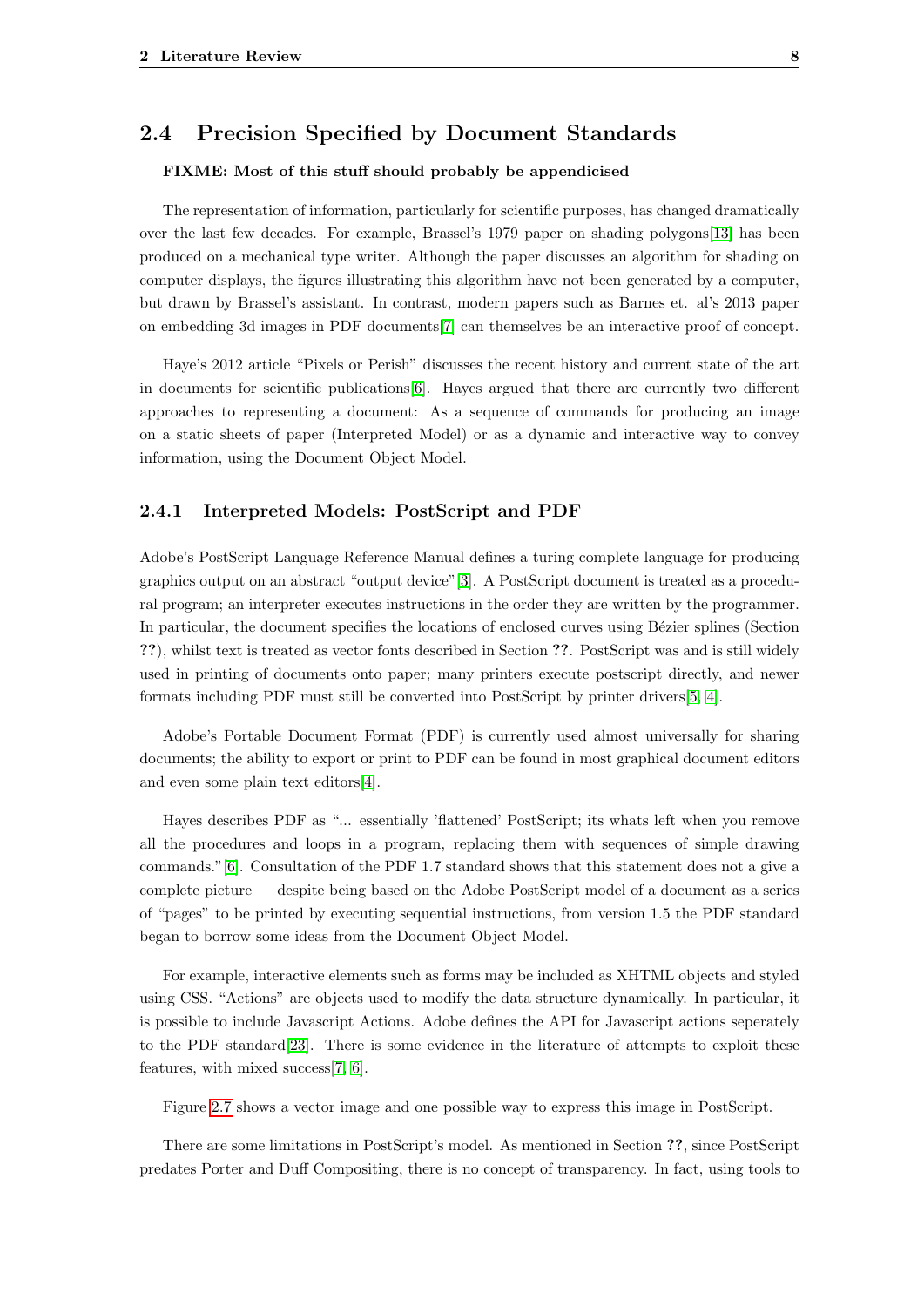convert between the SVG image in Figure [2.8](#page-14-0) and PostScript will simply rasterise the image and embed the rastered image in PostScript<sup>[4](#page-12-2)</sup>

Another limitation of PostScript is that the model of a document as a static page, convenient for printers which literally produce static pages, is unable to include interactive or dynamic elements. Dynamic PostScript attempted to fix this problem, but "never caught on"[\[6\]](#page-30-6).

<span id="page-12-1"></span>

Figure 2.7: Vector image and a possible PostScript representation

#### TEX, METAFONT and LATEX

Knuth's "The T<sub>E</sub>Xbook"[\[20\]](#page-31-2) and "The METAFONT book"[\[19\]](#page-31-1) define two complementary programming languages for typesetting documents. Wheras PostScript may be considered an interpreted language, in that it can be produced in a human readable form which is also readable by an interpreter, TFX is a compiled language; a program parses human readable TFX to produce a machine readable format DVI ("DeVice Independent"). A DVI interpreter might be thought of as a virtual "Display Processor" for drawing vector graphics directly (as defined in the earlier editions of "Computer Graphics"[\[15\]](#page-30-15)).

DVI itself is not a widely used format for sharing documents. However, an system based upon TEX called LATEX which includes libraries for advanced typesetting and programs that ultimately produce PDF output is particularly popular for producing technical reports and papers<sup>[5](#page-12-3)</sup> — this report itself has been produced using the CTAN IAT<sub>E</sub>X packages<sup>[6](#page-12-4)</sup>.

<span id="page-12-3"></span><span id="page-12-2"></span><span id="page-12-0"></span><sup>&</sup>lt;sup>4</sup>For Figure [2.8](#page-14-0) converted using the Inkscape SVG editor:  $\hbar t$ . <http://szmoore.net/ipdf/figures/shape-svg-converted-to.ps>) <sup>5</sup>The site  $\langle \text{http://tex.stackexchange.com}\rangle$  $\langle \text{http://tex.stackexchange.com}\rangle$  $\langle \text{http://tex.stackexchange.com}\rangle$  (accessed 2014-05-22) is devoted to TFX and LATEX

<span id="page-12-4"></span><sup>&</sup>lt;sup>6</sup>The complete T<sub>E</sub>X source code to produce this document can be found at  $\langle \text{http://szmoore.net/ipdf/sam/}\rangle$  $\langle \text{http://szmoore.net/ipdf/sam/}\rangle$  $\langle \text{http://szmoore.net/ipdf/sam/}\rangle$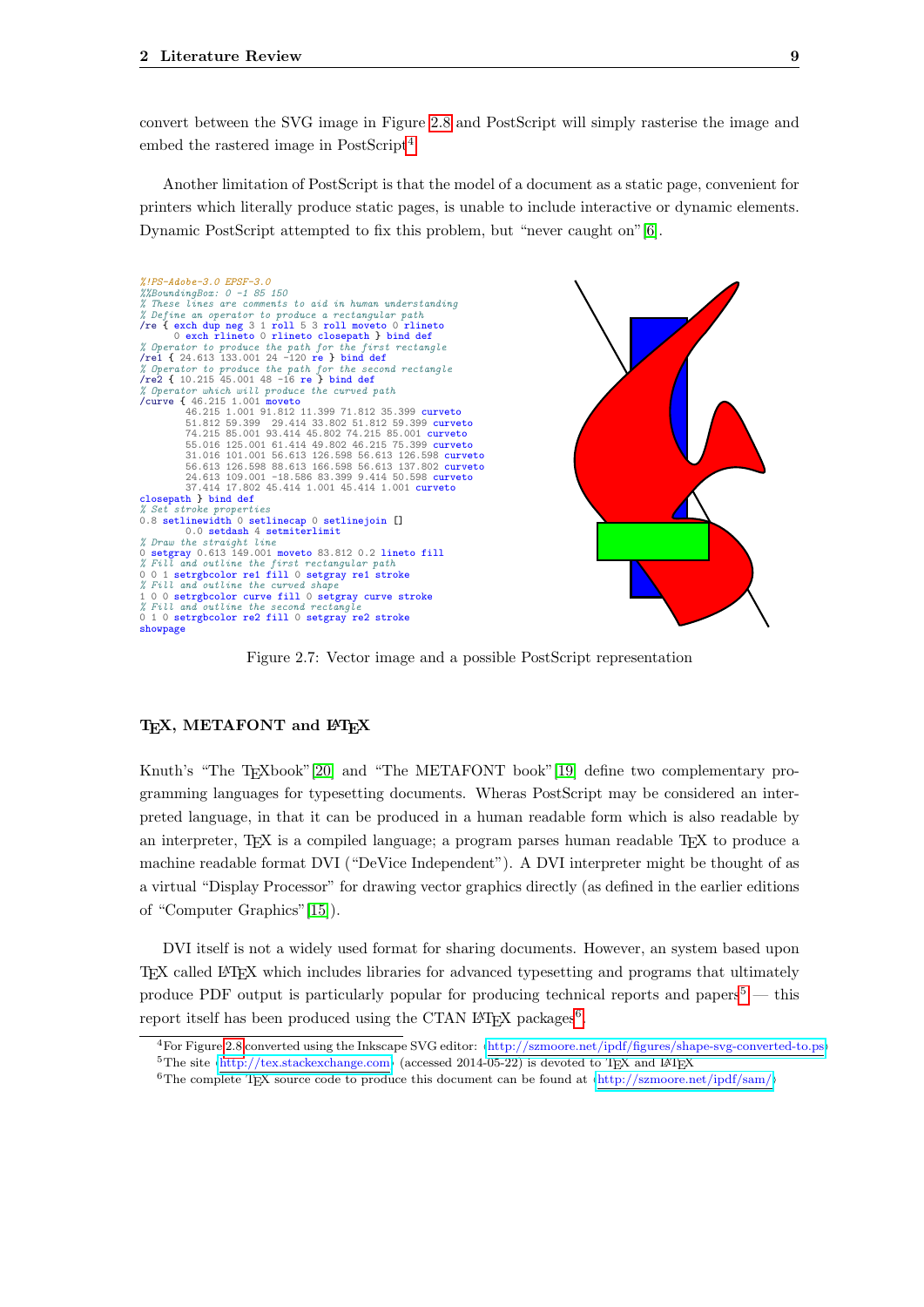#### 2.4.2 The Document Object Model: SVG

The Document Object Model (DOM) represents a document as a tree like data structure with the document as a root node. The elements of the document are represented as children of either this root node or of a parent element. In addition, elements may have attributes which contain information about that particular element.

The World Wide Web Consortium (W3C) is an organisation devoted to the development of standards for structuring and rendering web pages based on industry needs. The DOM is used in and described by several W3C recommendations including XML[\[24\]](#page-31-6), HTML[\[25\]](#page-31-7) and SVG[\[8\]](#page-30-8). XML is a general language which is intended for representing any tree-like structure using the DOM, whilst HTML and SVG are specifically intended for representing text documents and more general graphics respectively. These languages make use of Cascading Style Sheets (CSS)[\[26\]](#page-31-8) for specifying the appearance of elements.

Version 5 of the Hypertext Markup Language (HTML5) is currently a candidate recommendation which aims to standardise the state of the art in technologies relating to web based documents. In HTML5 it is possible to achieve almost any level of control over both the structure and rendering of a document desirable. In particular, the language Javascript (based upon ECMAScript [\[27\]](#page-31-9)) can be used to dynamically alter a HTML5 document in response to user input or other events, including communication with HTTP servers.

The Scalable Vector Graphics (SVG) recommendation defines a language for representing vector images using the DOM. This is intended not only for stand alone images, but also for inclusion within HTML documents. In the SVG standard, each graphics primitive is an element in the DOM, whilst attributes of the element give information about how the primitive is to be drawn, such as path coordinates, line thickness, mitre styles and fill colours.

In the SVG representation, general shapes can be specified by locations of enclosed curves using Bézier splines (Section ??) - the construction of these curves is very similar to PostScript (refer to Figure ??). Again, text is created using vector fonts as described in Section ??.

Figure [2.8](#page-14-0) shows an example of an SVG image as rendered (left) and represented as text. The textual representation is syntactically a subset of XML and is similar to HTML.[7](#page-13-0) Here we have used <rect> elements to position rectangles and <path> elements to define a straight line and a filled region bounded by a cubic bezier spline; note that the points and type of curves are defined as a data attribute.

#### Javascript and the DOM

Using Javascript, an element in the DOM can be selected by its type, class, name, or unique identifier, each of which may be specified as an attribute in the original DOM. Once an element is selected Javascript can be used to modify its attributes, add children below it in the DOM, or remove it from the DOM entirely.

For example, the following Javascript acting on the DOM described in Figure [2.8](#page-14-0) will change the fill colour of the curved region.

<span id="page-13-0"></span><sup>7</sup>The details of distinctions between these languages are beyond the scope of this report.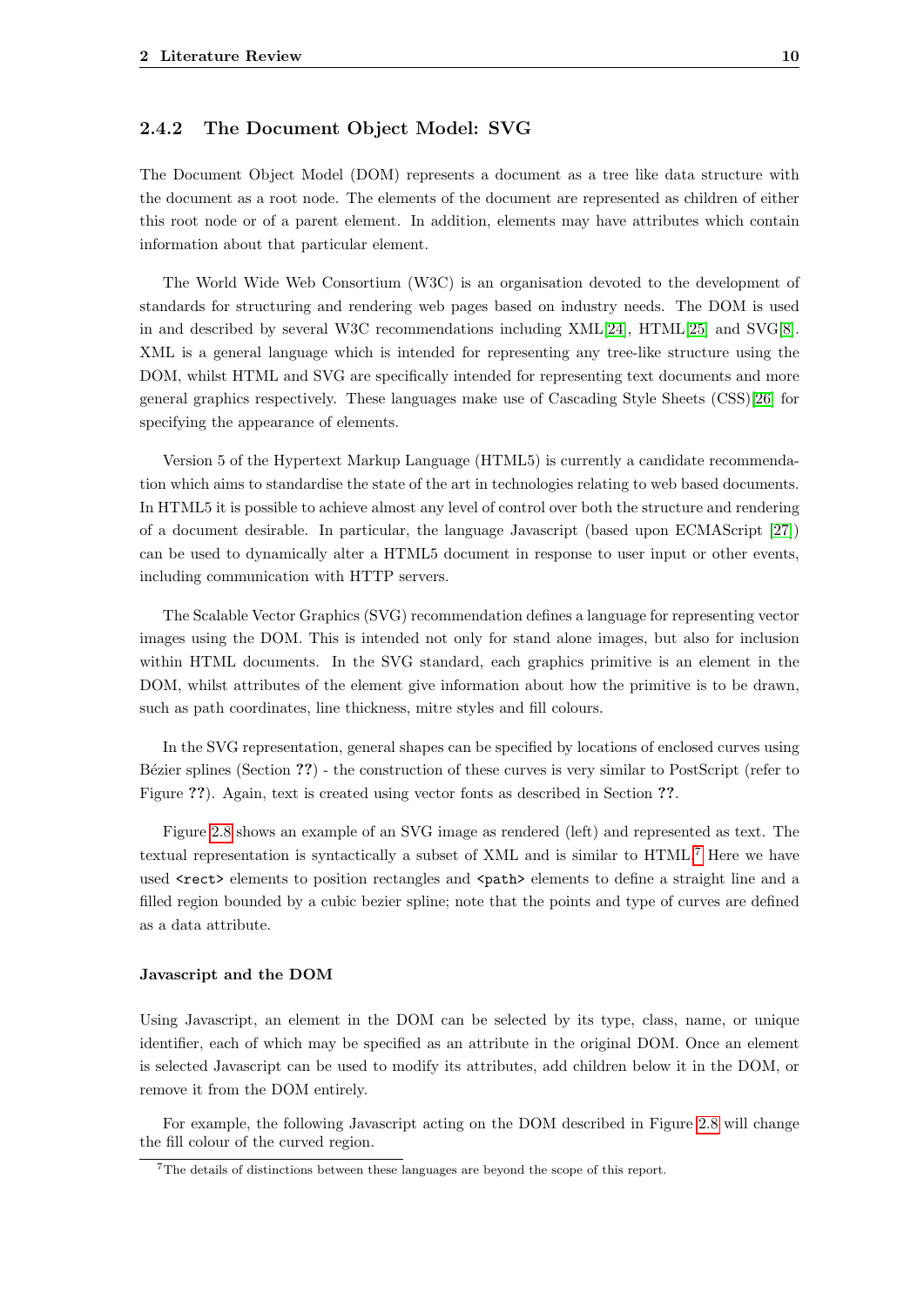```
var node = document.getElementById("curvedshape"); // Find the node by its unique id<br>node.style.fill = "#000000"; // Change the ''style'' attribute and set the CSS fill colour
```
To illustrate the power of this technique we have produced an example to generate an SVG interactively using HTML. The example generates successive iterations of a particular type of fractal curve first described by Koch[\[28\]](#page-31-10) in 1904 and a popular example in modern literature [\[22\]](#page-31-4). Unfortunately as including W3C HTML directly in a standard PDF is not possible, we are only able to provide some examples of the output as static images in Figure [2.9.](#page-15-5) The W3C has produced a primer describing the use of HTML5 and Javascript to produce interactive SVG's[\[29\]](#page-31-11), and the HTML5 and SVG standards themselves include several examples.

In HTML5, Javascript is not restricted to merely manipulating the DOM to alter the appearance of a document. The <canvas> tag and associated API provide a means to directly set the values of pixels on a display. This sort of low level API is inteded for performance intensive graphical applications such as web based games<sup>[8](#page-14-1)</sup>. As Hayes points out, there is some similarity between the <canvas> API, the SVG path descriptions and the PostScript interpreted approach to drawing[\[6\]](#page-30-6).

<span id="page-14-0"></span>

Figure 2.8: Vector image and a possible SVG representation

<span id="page-14-1"></span><sup>8</sup>For an example by the author including both the canvas2d and experimental WebGL APIs see  $\langle$ <http://rabbitgame.net> $\rangle$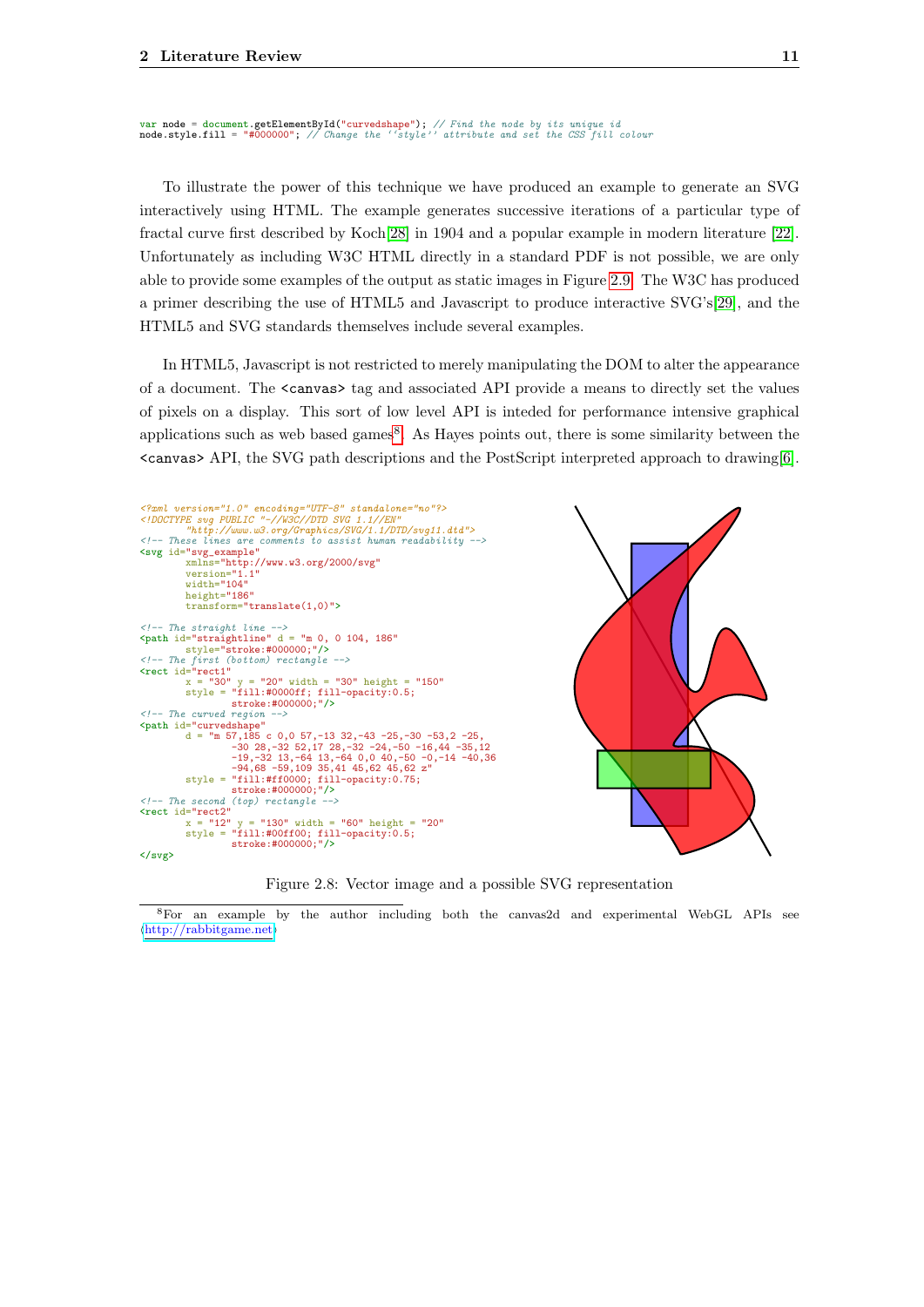<span id="page-15-5"></span>

Figure 2.9: Koch "snowflakes" generated using Javascript to modify an SVG DOM. The interactive HTML5 document can be found at  $\langle \text{http://szmoore.net/ipdf/sam/figures/koch.html} \rangle$  $\langle \text{http://szmoore.net/ipdf/sam/figures/koch.html} \rangle$  $\langle \text{http://szmoore.net/ipdf/sam/figures/koch.html} \rangle$ 

#### <span id="page-15-0"></span>2.4.3 Precision Specified By Standards

<span id="page-15-1"></span>In this section we will overview the statements made about the precision with which an object can be stored by various vector graphics and document standards.

#### 2.4.4 PostScript

The PostScript reference describes a "Real" object for representing coordinates and values as follows: "Real objects approximate mathematical real numbers within a much larger interval, but with limited precision; they are implemented as floating-point numbers"[\[3\]](#page-30-3). There is no reference to the precision of mathematical operations, but the implementation limits suggest a range of  $\pm 10^{38}$  "approximate" and the smallest values not rounded to zero are  $\pm 10^{-38}$  "approximate".

#### <span id="page-15-2"></span>2.4.5 PDF

PDF defines "Real" objects in a similar way to PostScript, but suggests a range of  $\pm 3.403 \times 10^{38}$ and smallest non-zero values of  $\pm 1.175 \times 10^{38}$ [\[5\]](#page-30-5). A note in the PDF 1.7 manual mentions that Acrobat 6 now uses IEEE-754 single precision floats, but "previous versions used 32-bit fixed point numbers" and "... Acrobat 6 still converts floating-point numbers to fixed point for some components".

#### <span id="page-15-3"></span>2.4.6 TFX and METAFONT

In "The METAFONT book" Knuth appears to describe coordinates as fixed point numbers: "The computer works internally with coordinates that are integer multiples of  $\frac{1}{65536} \approx 0.00002$  of the width of a pixel"[\[19\]](#page-31-1). <sup>[9](#page-15-6)</sup> There is no mention of precision in "The T<sub>E</sub>X book". In 2007 Beebe claimed that T<sub>EX</sub> uses a 14.16 fixed point encoding, and that this was due to the lack of standardised floating point arithmetic on computers at the time; a problem that the IEEE-754 was designed to solve<sup>[\[30\]](#page-31-12)</sup>. Beebe also suggested that T<sub>E</sub>X and METAFONT could now be modified to use IEEE-754 arithmetic.

<span id="page-15-6"></span><span id="page-15-4"></span><sup>9</sup>This corresponds to using 16 bits for the fractional component of a fixed point representation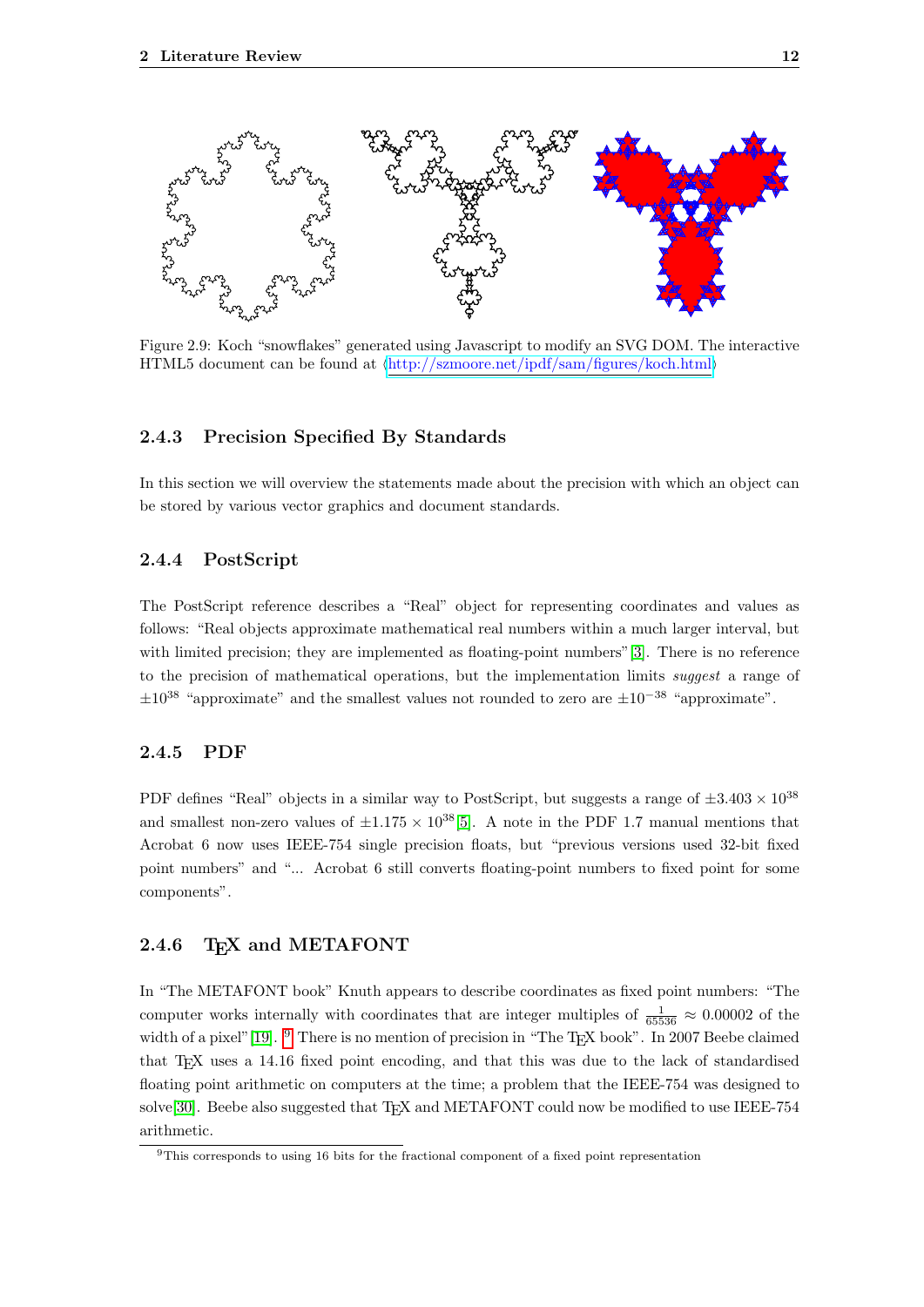#### 2.4.7 SVG

The SVG standard specifies a minimum precision equivelant to that of "single precision floats" (presumably referring to IEEE-754) with a range of -3.4e+38F to +3.4e+38F, and states "It is recommended that higher precision floating point storage and computation be performed on operations such as coordinate system transformations to provide the best possible precision and to prevent round-off errors."[\[8\]](#page-30-8) An SVG Viewer may refer to itself as "High Quality" if it uses a minimum of "double precision" floats for view transformations.

#### <span id="page-16-0"></span>2.4.8 Javascript

We include Javascript here due to its relation with the SVG, HTML5 and PDF standards. According to the EMCA-262 standard, "The Number type has exactly 18437736874454810627 (that is,  $2^{6}4 - 53 + 3$ ) values, representing the double-precision 64-bit format IEEE 754 values as specified in the IEEE Standard for Binary Floating-Point Arithmetic"[\[27\]](#page-31-9). The Number type does differ slightly from IEEE-754 in that there is only a single valid representation of "Not a Number" (NaN). The EMCA-262 does not define an "integer" representation.

### <span id="page-16-1"></span>2.5 Fixed Point and Integer Number Representations

A positive real number  $z$  may be written as the sum of smaller integers "digits"  $d_i$  multiplied by powers of a base  $\beta$ .

<span id="page-16-3"></span>
$$
z = \dots + d_{-1}\beta^{-1} + d_0\beta^0 + d_1\beta^1 + \dots = \sum_{i=-\infty}^{\infty} d_i\beta^i
$$
 (2.15)

Where each digit  $d_i < \beta$ . A set of  $\beta$  unique symbols are used to represent values of  $d_i$ . A seperate sign '-' can be used to represent negative reals using equation [\(2.15\)](#page-16-3).

To express a real number using equation [\(2.15\)](#page-16-3) in practice we are limited to a finite number of terms between  $i = -m$  and  $i = n$ . Fixed point representations are capable of representing a discrete set of numbers  $0 \le |z| \le \beta^{n+1} - \beta^{-m}$  seperated by  $\Delta z = \beta^{-m} \le 1$ . In the case  $m = 0$ , only integers can be represented.

Example integer representation in base 10 (decimal) and base 2 (binary):

$$
5682_{10} = 5 \times 10^3 + 6 \times 10^2 + 8 \times 10^1 + 2 \times 10^0
$$
  
1011000110010<sub>2</sub> = 1 × 2<sup>12</sup> + 0 × 2<sup>11</sup> + ... + 0 × 2<sup>0</sup>

#### <span id="page-16-2"></span>2.6 Floating Point Number Representations

The use of floating point arithmetic in computer systems was pioneered by Knuth, Goldberg[\[31\]](#page-31-13), Dekker, and others[\[32\]](#page-31-14), but modern systems are largely compatable with the IEEE-754 standard pioneered by William Kahan in 1985 [\[33\]](#page-31-15) and revised (also with contributions from Kahan) in 2008[\[34\]](#page-31-16). Recently, the "Handbook of Floating Point Arithmetic"[\[32\]](#page-31-14) by Muller et al (2010) provides a detailed overview of IEEE-754 floating point arithmetic.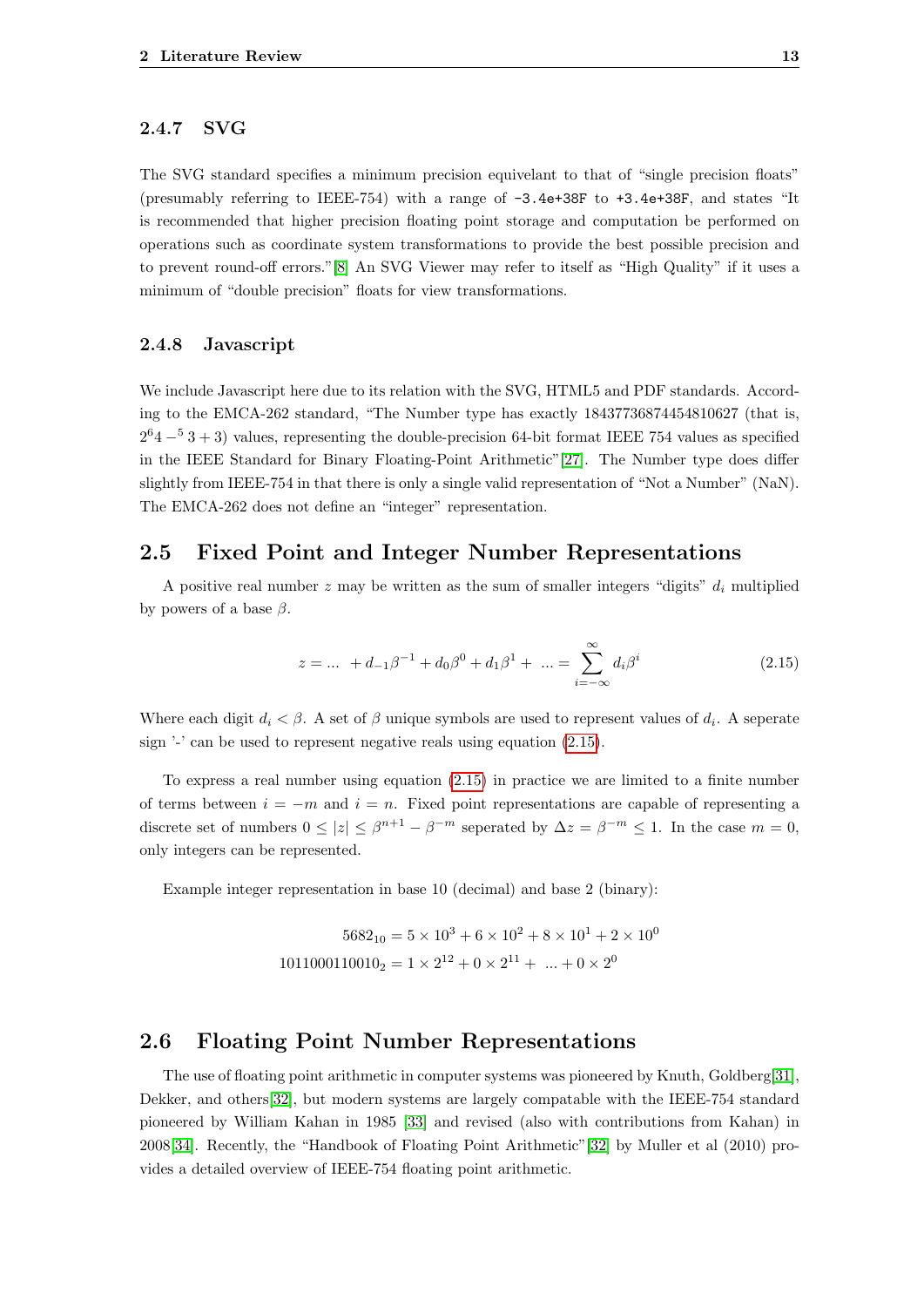Whilst a Fixed Point representation keeps the "point" (the location considered to be  $i = 0$  in [\(2.15\)](#page-16-3)) at the same position in a string of bits, Floating point representations can be thought of as scientific notation; an "exponent" and fixed point value are encoded, with multiplication by the exponent moving the position of the point.

A floating point number x is commonly represented by a tuple of values  $(s, e, m)$  in base B as[\[32,](#page-31-14) [35\]](#page-31-17):  $x = (-1)^s \times m \times B^e$ 

Where s is the sign and may be zero or one, m is commonly called the "mantissa" and  $e$  is the exponent. Whilst e is an integer in some range  $\pm e_{m}ax$ , the mantissa m is a fixed point value in the range  $0 < m < B$ . The choice of base  $B = 2$  in the original IEEE-754 standard matches the nature of modern hardware. It has also been found that this base in general gives the smallest rounding errors[\[32\]](#page-31-14).

The IEEE-754 encoding of s, e and m requires a fixed number of continuous bits dedicated to each value. Originally two encodings were defined: binary32 and binary64. s is always encoded in a single leading bit, whilst (8,23) and (11,53) bits are used for the (exponent, mantissa) encodings respectively.

The encoding of m in the IEEE-754 standard is not exactly equivelant to a fixed point value. By assuming an implicit leading bit (ie: restricting  $1 \le m \le 2$ ) except for when  $e = 0$ , floating point values are gauranteed to have a unique representations; these representations are said to be "normalised". When  $e = 0$  the leading bit is not implied; these representations are called "denormals" because multiple representations may map to the same real value. The idea of using an implicit bit appears to have been considered by Goldberg as early as 1967[\[31\]](#page-31-13), and it leads to an increase of precision near the origin.

#### <span id="page-17-0"></span>2.6.1 Visualisation of Floating Point Representation

Figure [??](#page-18-1) shows the positive real numbers which can be represented exactly by an 8 bit floating point number encoded in the IEEE-754 format. We show two encodings using  $(1,2,5)$  and  $(1,3,4)$ bits to encode (sign, exponent, mantissa) respectively. For each distinct value of the exponent, the successive floating point representations lie on a straight line with constant slope. As the exponent increases, larger values are represented, but the distance between successive values increases; this can be seen in Figure??. The marked single point discontinuity at  $0x10$  and  $0x20$  occur when e leaves the denormalised region and the encoding of m changes. We have also plotted a fixed point representation for comparison; fixed point and integer representations appear on straight lines.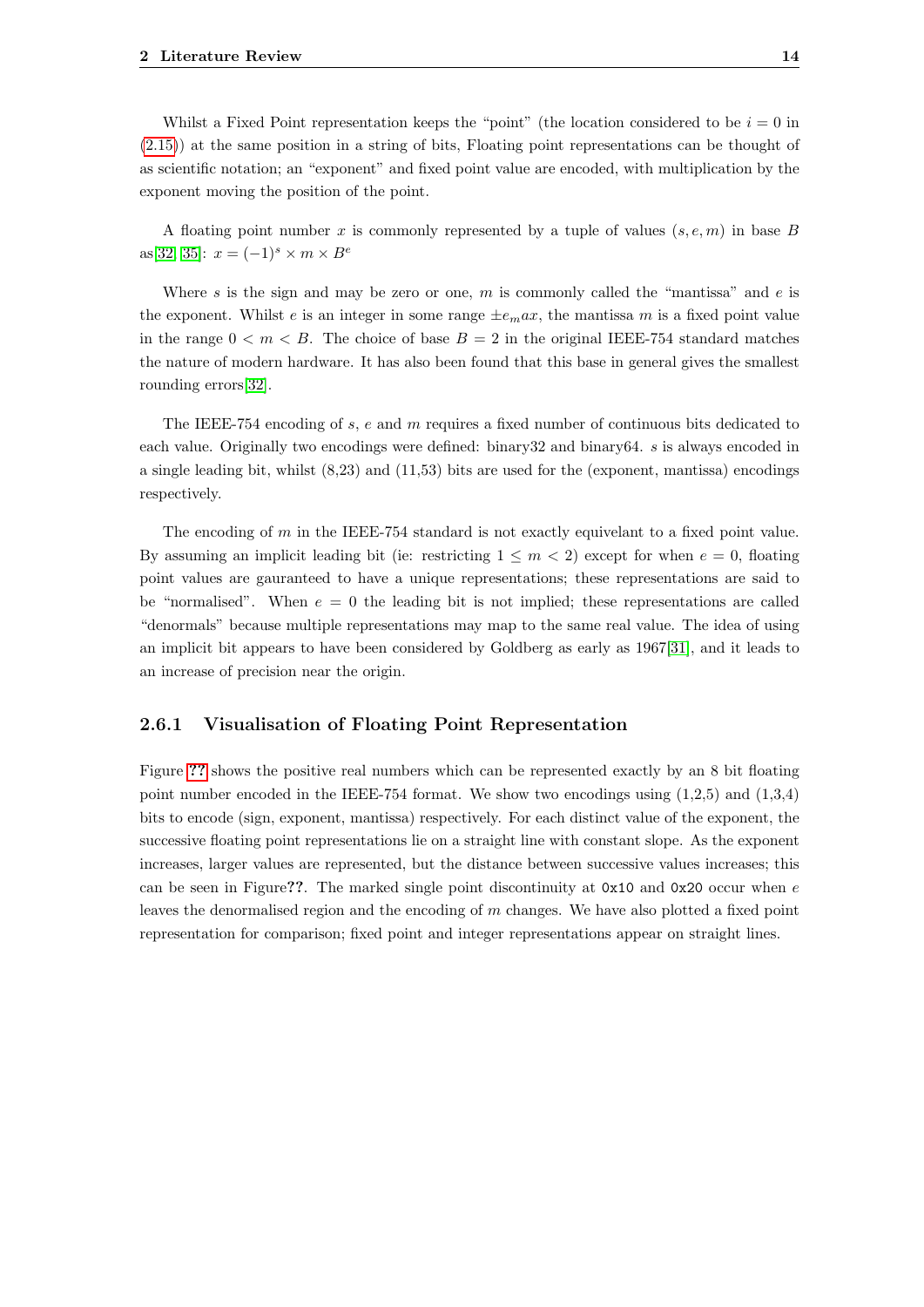<span id="page-18-1"></span>

Figure 2.10: Positive 8-Bit Number Representations

<span id="page-18-2"></span>

Difference Between Successive 8 Bit Floats

<span id="page-18-0"></span>Figure 2.11: Difference between successive numbers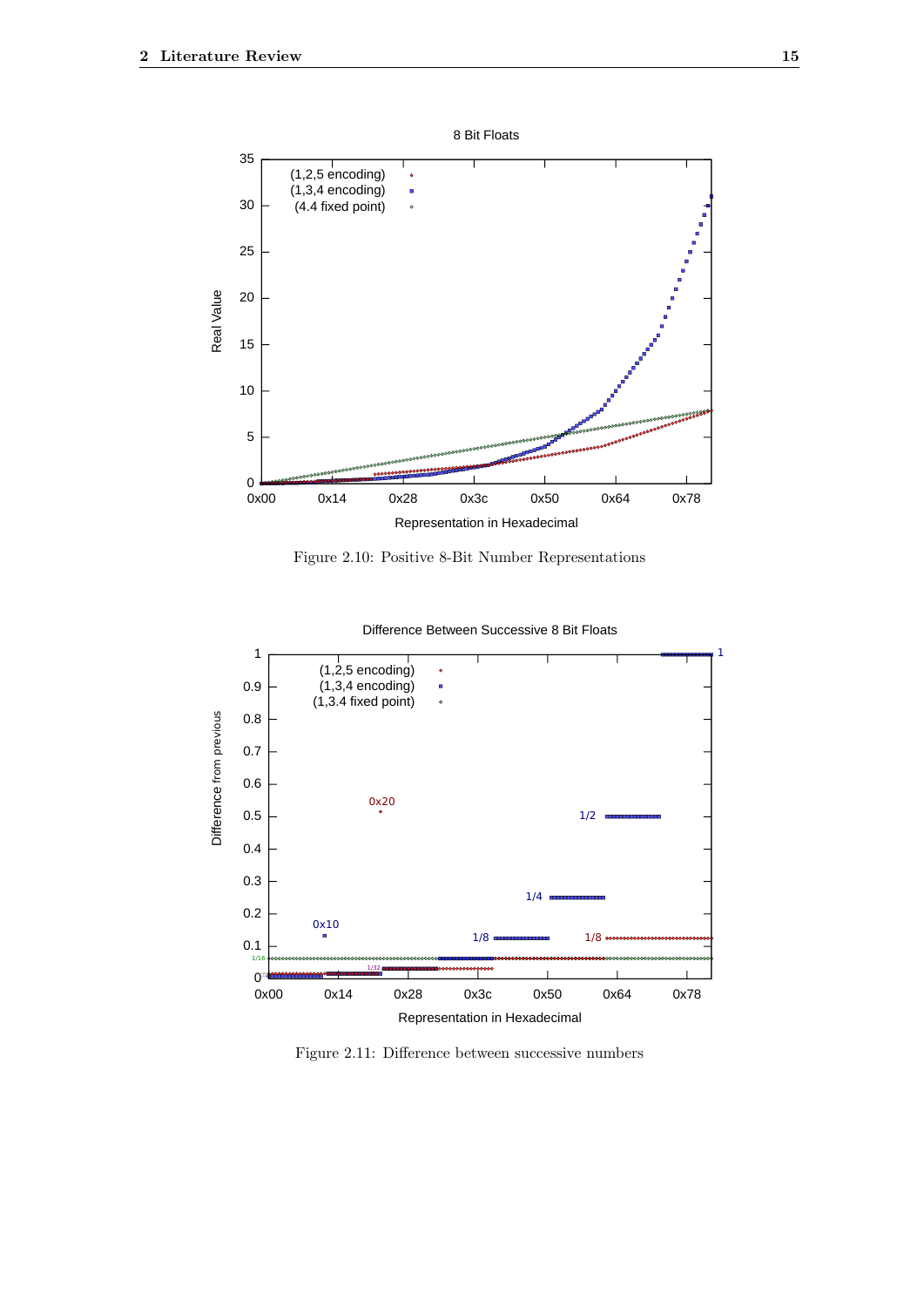#### 2.6.2 Floating Point Operations

Real values which cannot be represented exactly in a floating point representation must be rounded to the nearest floating point value. The results of a floating point operation will in general be such values and thus there is a rounding error possible in any floating point operation[\[32\]](#page-31-14).

Referring to Figure [??](#page-18-1) it can be seen that the largest possible rounding error is half the distance between successive floats; this means that rounding errors increase as the value to be represented increases. For the result of a particular operation, the maximum possible rounding error can be determined and is commonly expressed in "units in the last place" (ulp), with 1 ulp equivelant to half the distance between successive floats[\[9\]](#page-30-9).

#### <span id="page-19-0"></span>2.6.3 Arbitrary Precision Floating Point Numbers

Arbitrary precision floating point numbers are implemented in a variety of software libraries which will dynamically allocate extra bits for the exponent or mantissa as required. An example is the GNU MPFR library discussed by Fousse in 2007[\[36\]](#page-31-18). Although many arbitrary precision libraries already existed, MPFR intends to be fully compliant with some of the more obscure IEEE-754 requirements such as rounding rules and exceptions.

It is trivial to find real numbers that would require an infinite number of bits to represent exactly (for example,  $\frac{1}{3} = 0.333333...$ ). The GMP and MPFR libraries require a fixed (but arbitrarily large) precision be set; although it is possible to increase or decrease the precision of individual numbers as desired.

# <span id="page-19-1"></span>2.7 Rational Number Representations

$$
Q = \frac{N}{D} \tag{2.16}
$$

•  $N$  and  $D$  are arbitrary precision integers

$$
N = \sum_{i=0}^{S} d_i \beta^i
$$
\n
$$
(2.17)
$$

- $d_i$  are fixed size integers,  $\beta = 2^{64}$
- Size  $S$  grows as needed
- Operations are always exact
- <span id="page-19-2"></span>• Implemented by GNU Multiple Precision Library

### 2.8 Floating Point Operations on the CPU and GPU

Traditionally, vector images have been rasterized by the CPU before being sent to a specialised Graphics Processing Unit (GPU) for drawing[\[15\]](#page-30-15). Rasterisation of simple primitives such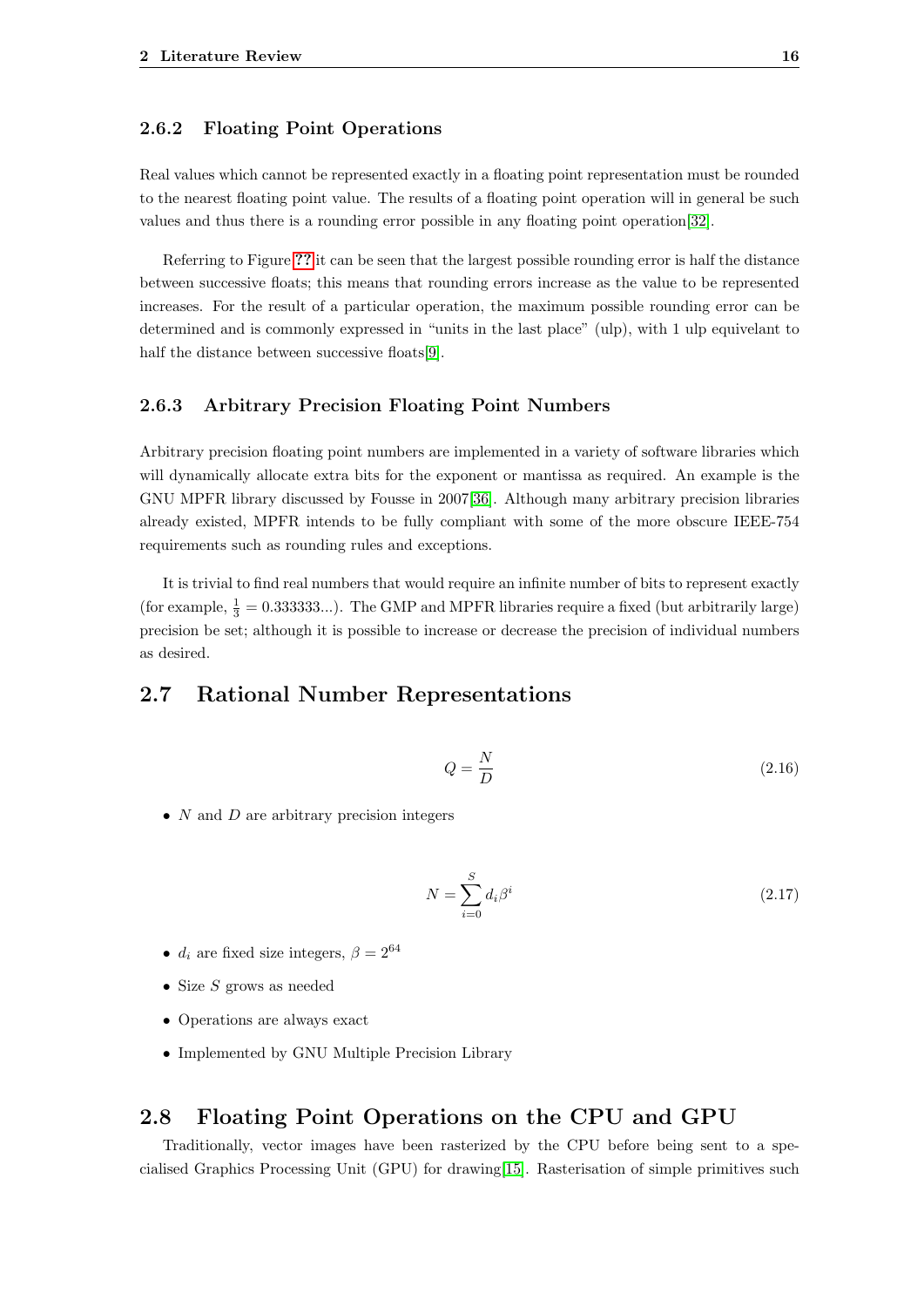as lines and triangles have been supported directly by GPUs for some time through the OpenGL standard[\[37\]](#page-31-19). However complex shapes (including those based on Bézier curves such as font glyphs) must either be rasterised entirely by the CPU or decomposed into simpler primitives that the GPU itself can directly rasterise. There is a significant body of research devoted to improving the performance of rendering such primitives using the latter approach, mostly based around the OpenGL[\[37\]](#page-31-19) API[\[38,](#page-32-0) [39,](#page-32-1) [40,](#page-32-2) [41,](#page-32-3) [42,](#page-32-4) [43\]](#page-32-5). Recently Mark Kilgard of the NVIDIA Corporation described an extension to OpenGL for NVIDIA GPUs capable of drawing and shading vector paths[\[44,](#page-32-6) [45\]](#page-32-7). From this development it seems that rasterization of vector graphics may eventually become possible upon the GPU.

It is not entirely clear how well supported the IEEE-754 standard for floating point computation is amongst GPUs<sup>[10](#page-20-0)</sup>. Although the OpenGL API does use IEEE-754 number representations, research by Hillesland and Lastra in 2004 suggested that many GPUs were not internally compliant with the standard [\[46\]](#page-32-8).

Figure [??](#page-21-0) shows the rendering of a circle through evaluation of  $x^2 + y^2 < 1$  in an early version of the IPDF software (Chapter [3\)](#page-22-0) using an x86-64 CPU and various GPU models respectively. If we assume the x86-64 is IEEE-754 compliant performing the default rounding behaviour (to nearest) the GPUs are using different rounding behaviours which may not be IEEE-754 compliant.

<span id="page-20-0"></span> $10$ Informal technical articles are abundant on the internet — Eg: Regarding the Dolphin Wii GPU Emulator:  $\langle$ <https://dolphin-emu.org/blog> $\rangle$  (accessed 2014-05-22)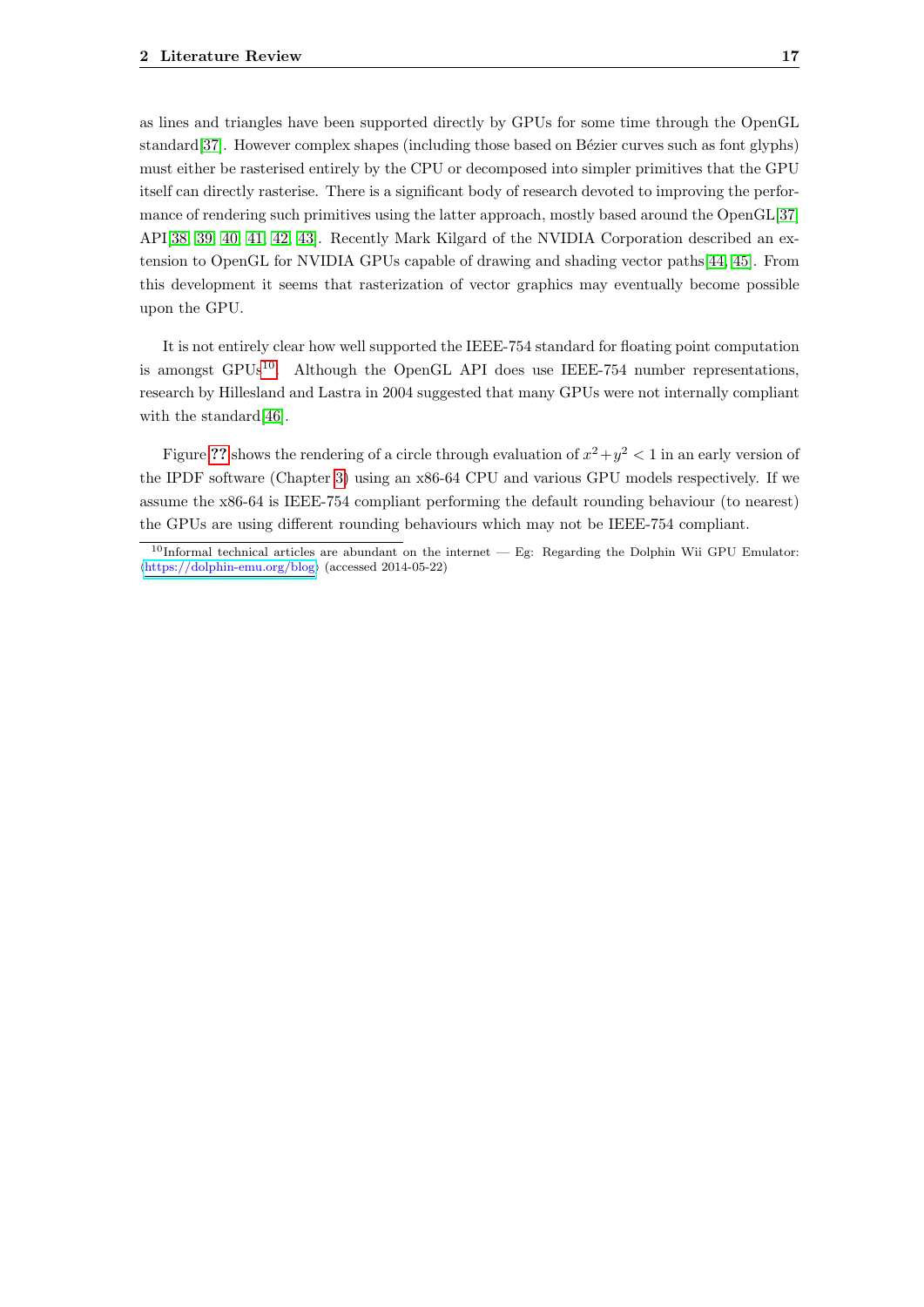<span id="page-21-0"></span>

Figure 2.12: CPU and GPU evaluation of  $x^2 + y^2 < 1$  at  $\approx 10^6$  magnification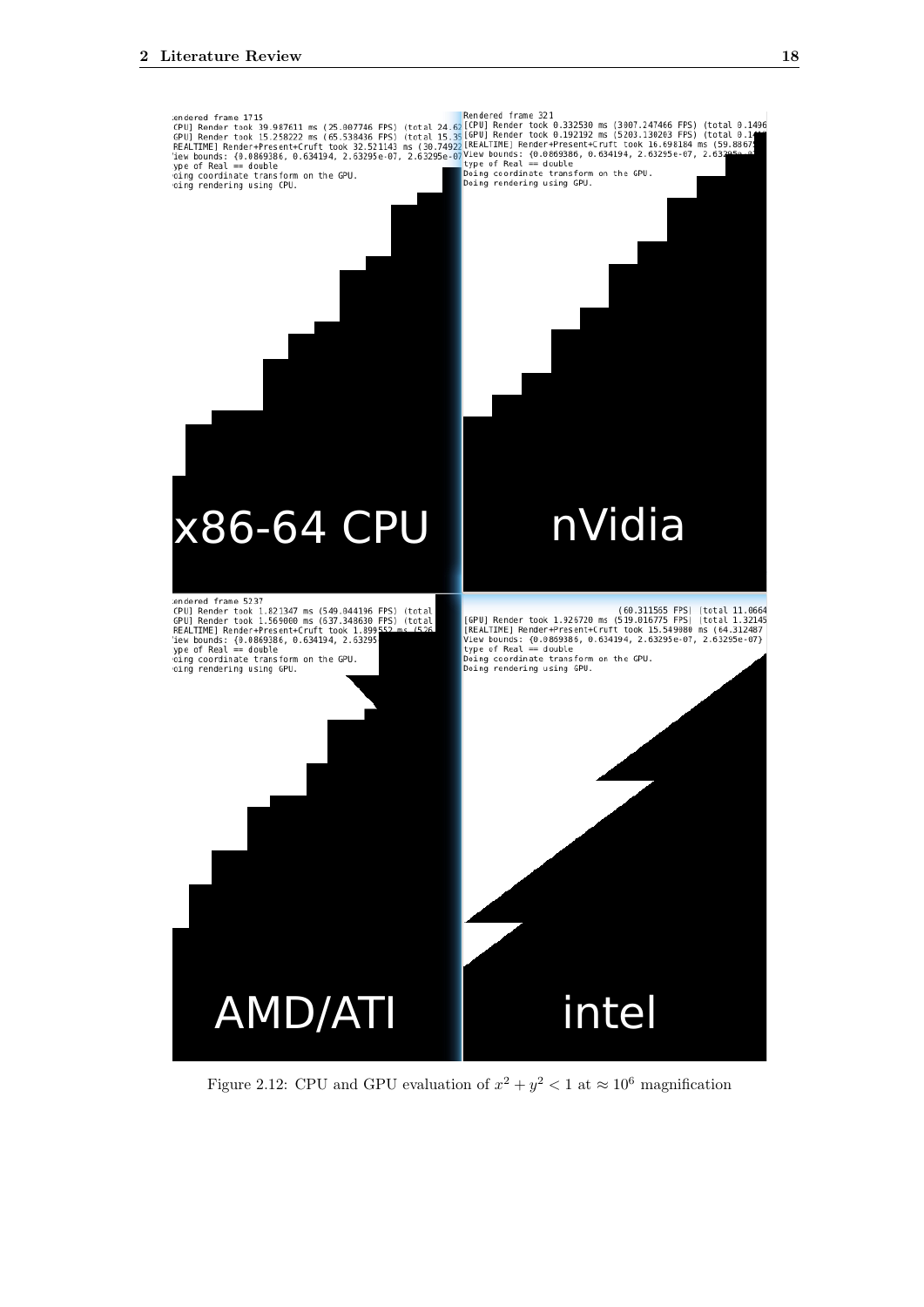# <span id="page-22-0"></span>3. Methods and Design

# <span id="page-22-1"></span>3.1 Structure of Software

A custom vector graphics viewer called  $IPDF<sup>1</sup>$  $IPDF<sup>1</sup>$  $IPDF<sup>1</sup>$  was implemented for this project in collaboration with David Gow[]. We will give a brief overview of the features and limitations of this software.

#### <span id="page-22-2"></span>3.1.1 Document Structure

IPDF is built around Objects which can be rendered either on the CPU (directly altering a bitmap and then uploading to the GPU) or the GPU (via the use of OpenGL GLSL shader programs).

Initially only very simple shapes (Rectangles and Circles) were supported, but in order to produce a meaningful demonstration of arbitrary precision viewing, Paths formed from Quadratic or Cubic B´eziers as specified by the SVG standard were added. Shading of paths is partially implemented.

#### <span id="page-22-3"></span>3.1.2 Rendering Process

As discussed in Section ?? it is not clear to what extend GPUs comply with the IEEE-754 standard, and arbitrary precision arithmetic is most easily implemented on the CPU; for this reason a CPU renderer and GPU renderer were implemented.

All Objects are represented by their bounding rectangles; in the case of Bézier curves the control points are stored relative to the bounding rectangle. The rendering process involves converting the bounding rectangle coordinates from Document to Screen space as discussed in Section ??. For both GPU and CPU rendering a Bézier in screen space is decomposed into straight lines; the CPU renders these lines using Bresenham's algorithm.

#### <span id="page-22-4"></span>3.1.3 Interactivity

There are two ways to control the IPDF software; manually through use of keyboard and mouse and a Qt4[] based control panel, or automatically through a script containing a sequence of commands to transform the view or insert SVGs. In both cases SVGs can be inserted scaled to the current View rectangle.

#### <span id="page-22-5"></span>3.1.4 Version Control

The Git version control system was used to collaborate on this project; the main repository may be viewed at  $\langle$ <http://git.ucc.asn.au/?p=ipdf/code.git> $\rangle$ 

<span id="page-22-7"></span><span id="page-22-6"></span><sup>&</sup>lt;sup>1</sup>The original name "Infinite Precision Document Format" stuck, although the use of the word "infinite" is highly misleading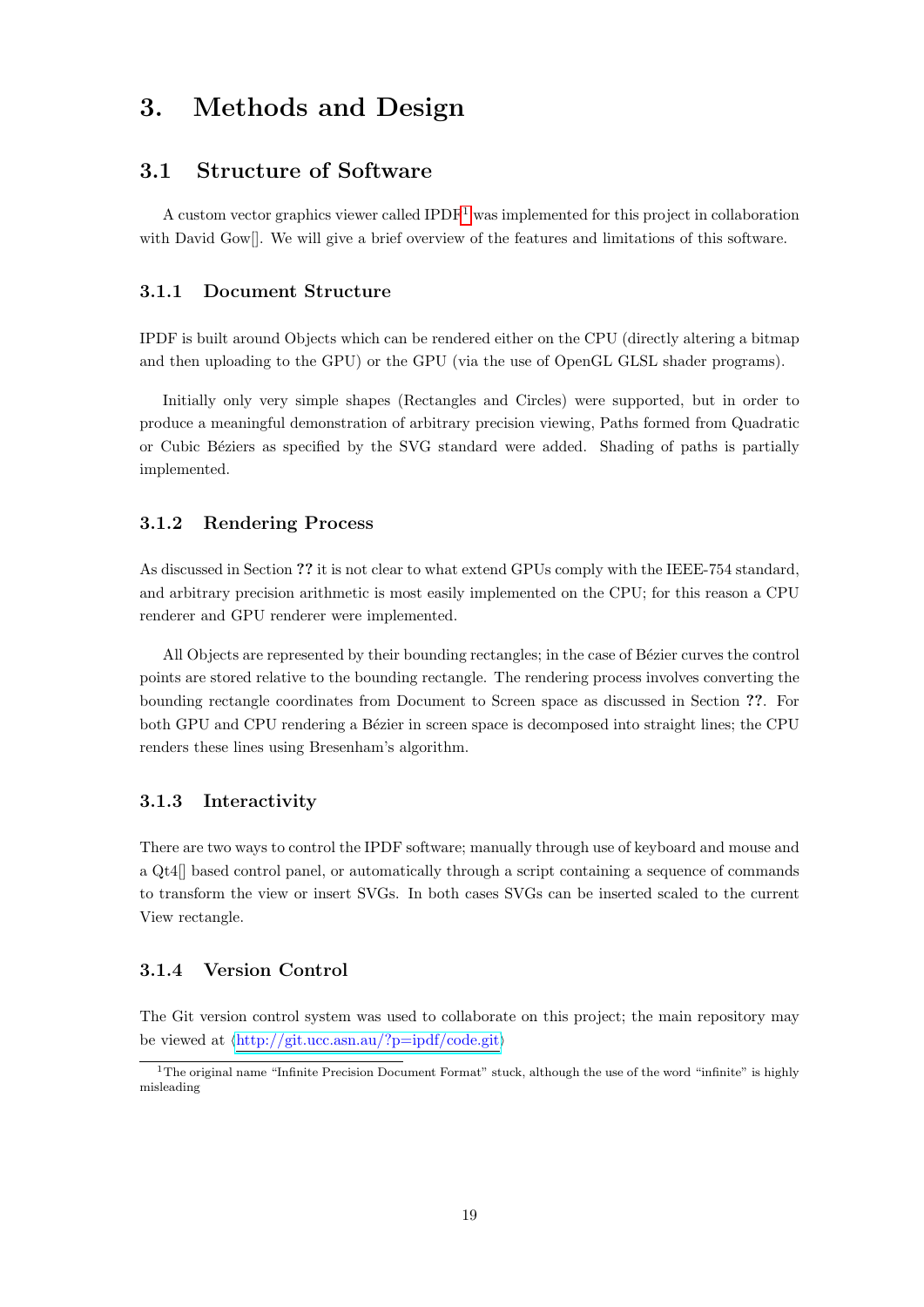# 3.2 Approaches to Arbitrary Precision

### <span id="page-23-0"></span>3.2.1 Naïve Approach

A naïve approach would be to replace all floating point operations with arbitrary precision operations, and this was in fact tried in early experiments. This approach requires use of the CPU renderer, as GLSL is restricted to floating point representations. A type definition Real on the CPU can be selected at compile time.

Unfortunately truly arbitrary precision number representations were found to be far too inefficient for practical purposes — for example, rendering a frame with GMP Rationals could take up to 60 seconds at the default view.

#### <span id="page-23-1"></span>3.2.2 Intermediate Coordinate Systems

When an object is visible on the screen it is only necessary to render it accurately to within the nearest pixel. As shown in the Results Section ??, introducing an intermediate coordinate system for a large number of objects and applying transformations to this coordinate system instead of individual objects produces the best results both in terms of reduced rounding errors using floating point arithmetic, and reduced number of required arbitrary precision operations.

#### <span id="page-23-2"></span>3.2.3 Quadtree Document Division

An approach identified by Gow<sup>[]</sup> is to construct intermediate coordinate systems as the user manipulates the view.

## <span id="page-23-3"></span>3.3 Libraries Used

The libraries used to compile the IPDF software are:

- SDL2 Simple Direct media Library
	- Used for window management and to obtain an OpenGL context
	- Provides Bitmap handling functions
- Qt4 (optional) Open source toolkit for Dialog based applications
- OpenGL  $(4.4)$  The standard API for controlling GPUs
- PugiXML Open source XML parsing library used to implement parsing of SVGs
- GNU Multiple Precision (GMP)
	- Implements arbitrary precision integers, floats, and rationals
	- Highly optimised using CPU specific assembly instructions
- MPFR built on GMP but ensures IEEE-754 consistent rounding behaviour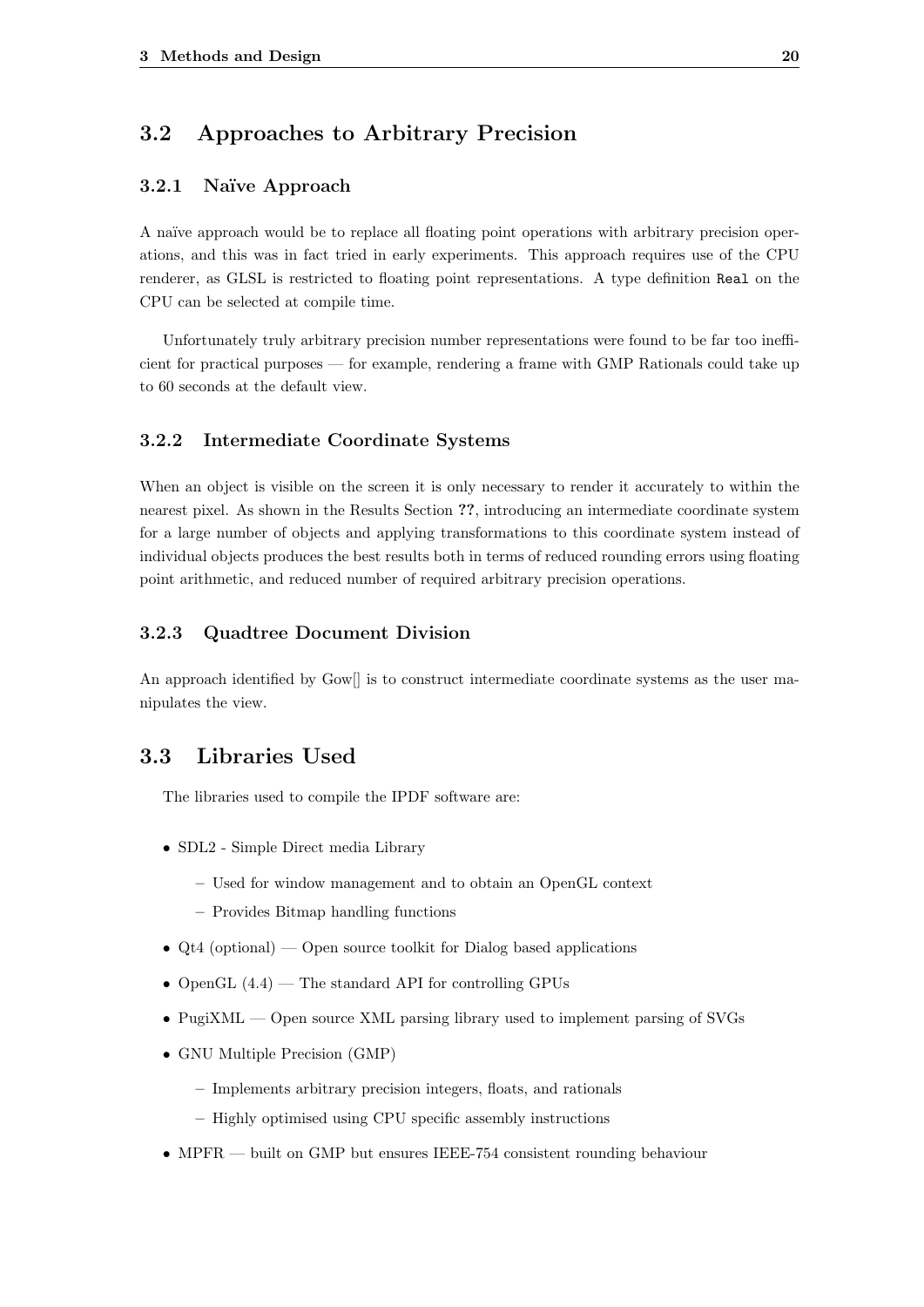# <span id="page-24-0"></span>4. Results and Discussion

## <span id="page-24-1"></span>4.1 Qualitative Rendering Accuracy

Our ultimate goal is to be able to insert detail at an arbitrary point in the document. Therefore, we are interested in how the same test SVG would appear when scaled to the view coordinates, as the view coordinates are varied.

#### <span id="page-24-2"></span>4.1.1 Applying the view transformation directly

Figure [4.1](#page-24-4) shows the rendering of a vector image<sup>[1](#page-24-5)</sup>. Transformation  $(2.7)$  is applied to object coordinates with default IEEE-754 rounding behaviour (to nearest). The loss of precision in the second figure is obvious. This is because division by  $10^{-6}$  increases the rounding error in  $x - v_x$ , by  $10^6$ , so the total error is of the order  $10^6$  ulp which is of the order 0.25

<span id="page-24-4"></span>

Figure 4.1: The vector image from Figure [2.1](#page-5-2) under two different scales

#### <span id="page-24-3"></span>4.1.2 Applying cumulative transformations to all Béziers

Rather than applying [\(2.7\)](#page-9-2) to object coordinates specified relative to the document, we can store the bounds of objects relative to the view and modify these bounds according to transformations (??) and (??) as the view is changed. This is convenient for an interactive document, as detail is typically added by inserting objects into the document within the view rectangle. As a result this approach makes the rendering of detail added to the document independent of the view coordinates — until the view is moved.

Repeated transformations on the view will cause an accumulated error on the coordinates of object bounds. This is most noticable when zooming out and then back into the document; the object coordinates will gradually underflow and eventually round to zero. An example of this effect is shown in Figure [4.2](#page-25-2) b)

<span id="page-24-5"></span><sup>1</sup>Unfortunately, since a rendered vector image is a raster image and this figure must be scaled to fit the PDF, the figure as seen here is not a pixel perfect representation of the actual rendering. Most notably, antialiasing effects will be apparent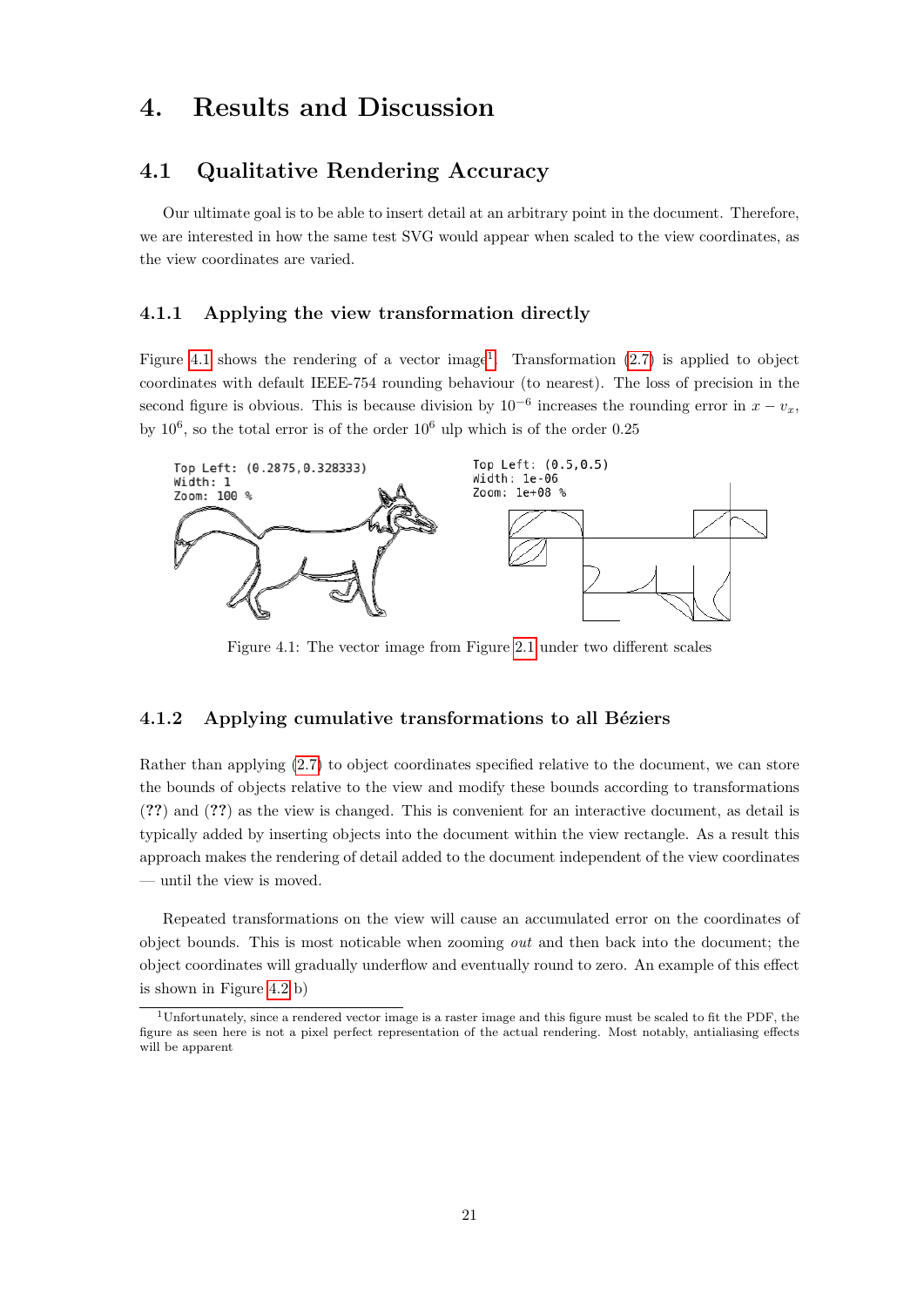<span id="page-25-2"></span>

Figure 4.2: The effect of applying cumulative transformations to all Béziers

#### <span id="page-25-0"></span>4.1.3 Applying cumulative transformations to Paths

In Figure [4.1,](#page-24-4) transformations are applied to the bounds of each Bézier. Figure [4.3](#page-25-3) a) shows the effect of introducing an intermediate coordinate system expressing Bézier coordinates relative to the path which contains them. In this case, the rendering of a single path is accurate, but the overall positions of the paths drift as the view is moved.

We can correct this drift whilst maintaining performance by using an arbitrary or high precision number representation to express the coordinates of the paths - but maintaining the floating point coordinates for Bézier curves relative to their path. This is shown in Figure [4.3](#page-25-3) b).

<span id="page-25-3"></span>

Figure 4.3: Effect of cumulative transformations applied to Paths a) Path bounds represented using floats b) Path bounds represented using Rationals

Videos showing the effects discussed in Section [4.1.1,](#page-24-2) [4.1.2](#page-24-3) and [4.1.3](#page-25-0) can be found at:

<span id="page-25-1"></span> $\langle \frac{http://szmover.net/ipdf/sam/presentation\rangle}{$ .

# 4.2 Quantitative Measurements of Rendering Accuracy

A useful test SVG is a simple grid of horizontal and vertical lines seperated by 1 pixel. When this SVG is correctly scaled to a view, all that should be visible is a coloured rectangle filling the screen. Increasing the magnification will reveal the grid of lines indicating how the original size of a pixel is scaled.

Figure [4.4](#page-26-1) illustrates the effect of applying the view transformation [\(2.7\)](#page-9-2) directly to the grid. When the grid is correctly rendered, as in Figure [4.4](#page-26-1) a) it appears as a black rectangle. Further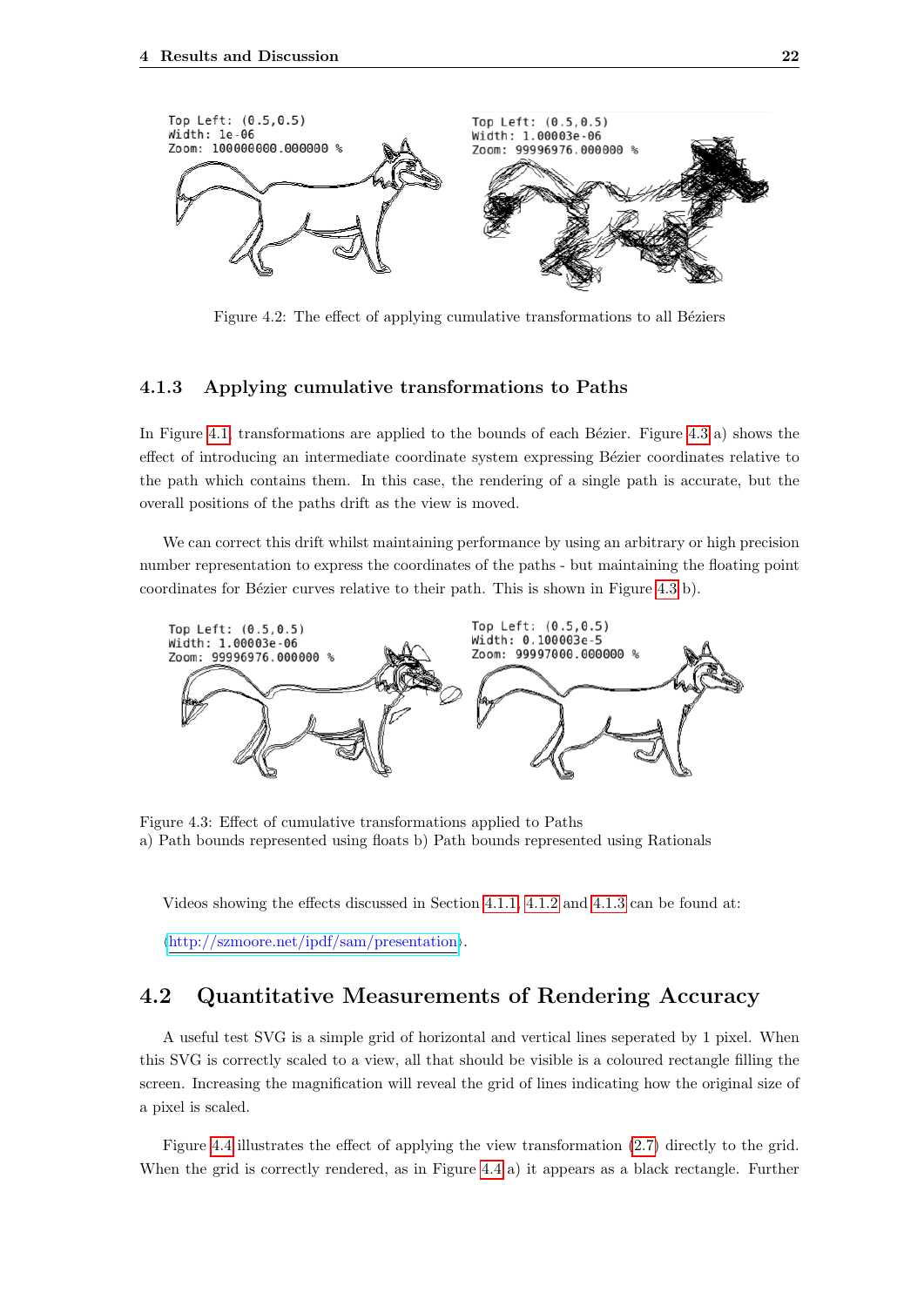from the origin, not all pixels in the grid can be represented and individual lines become visible. As the distance from the origin increases, fewer pixel locations can be represented exactly after performing the view transformation.

An error of 1 ulp is increased by a factor of  $10^6$  to end up comparable to the size of the display  $(0 \rightarrow 1)$ .

<span id="page-26-1"></span>

Figure 4.4: Effect of applying [\(2.7\)](#page-9-2) to a grid of lines seperated by 1 pixel a) Near origin (denormals) b), c), d) Increasing the exponent of  $(v_x, v_y)$  by 1

#### <span id="page-26-0"></span>4.2.1 Precision for Fixed View

By counting the number of distinctly representable lines within a particular view, we can show the degradation of precision quantitatively. The test grid is added to each view rectangle.

Figure [4.5](#page-27-2) shows how precision degrades with  $(V_x, V_y) = (0.5, 0.5)$  for different precision settings using MPFR floating point values to represent the view coordinates. A constant line at 1401 grid locations indicates no loss of precision. From this figure it is clear that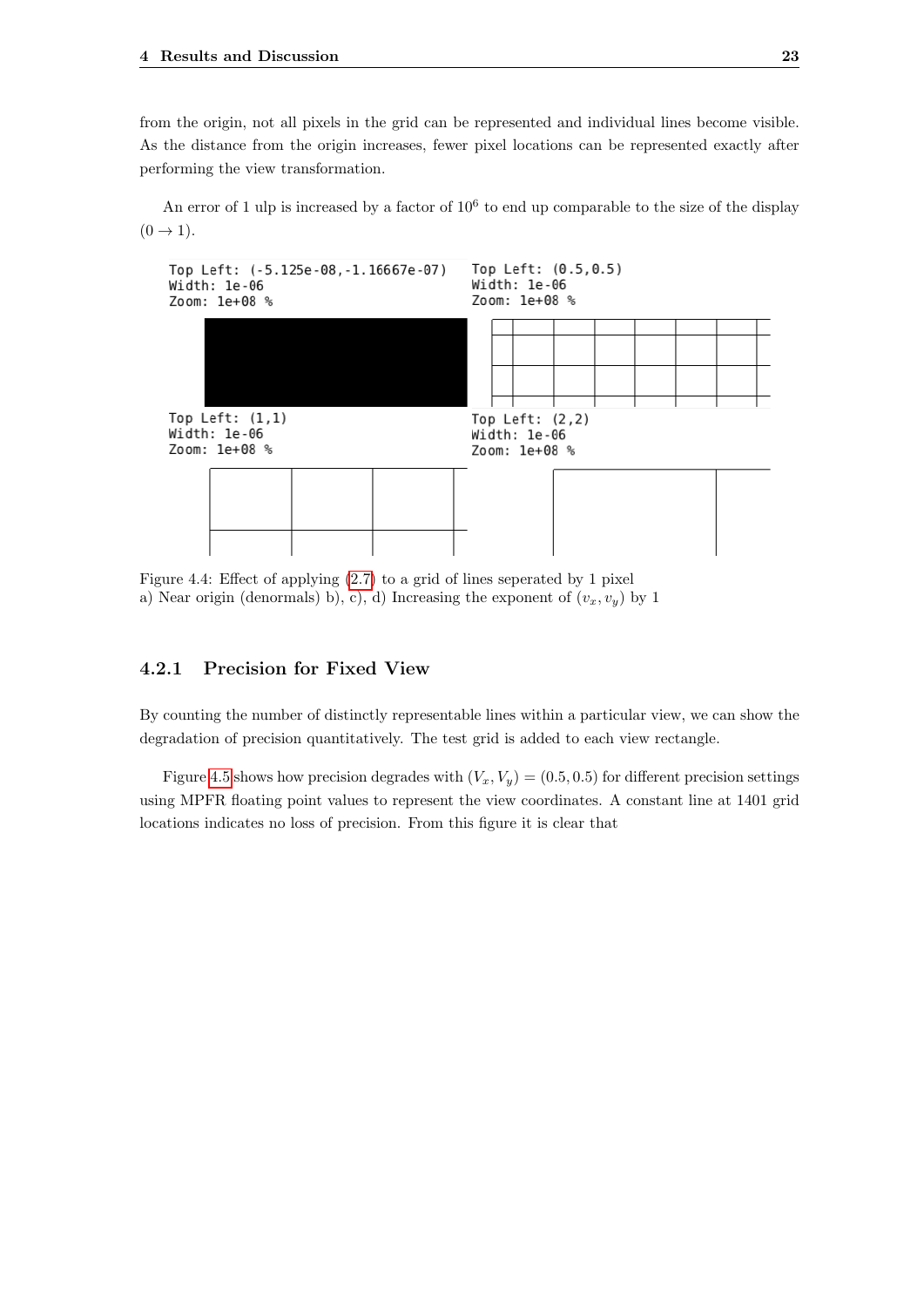<span id="page-27-2"></span>

Figure 4.5: Loss of precision of the grid

#### <span id="page-27-0"></span>4.2.2 Accumulated error after changing the View

<span id="page-27-3"></span>Figure [4.6](#page-27-3) shows the total error in the coordinates of each line in the grid after the view is scaled (zooming out) by repeated transformations. A constant line at 0 indicates no accumulated error.



Figure 4.6: Error in the coordinates of the grid

By considering Figure [4.5](#page-27-2) and [4.6,](#page-27-3) path-rat is the winner.

### <span id="page-27-1"></span>4.3 Performance Measurements

As discussed above, we succeeded in preserving rendering accuracy as defined above for an arbitrary view. However this comes at a performance cost, as the size of the Rational number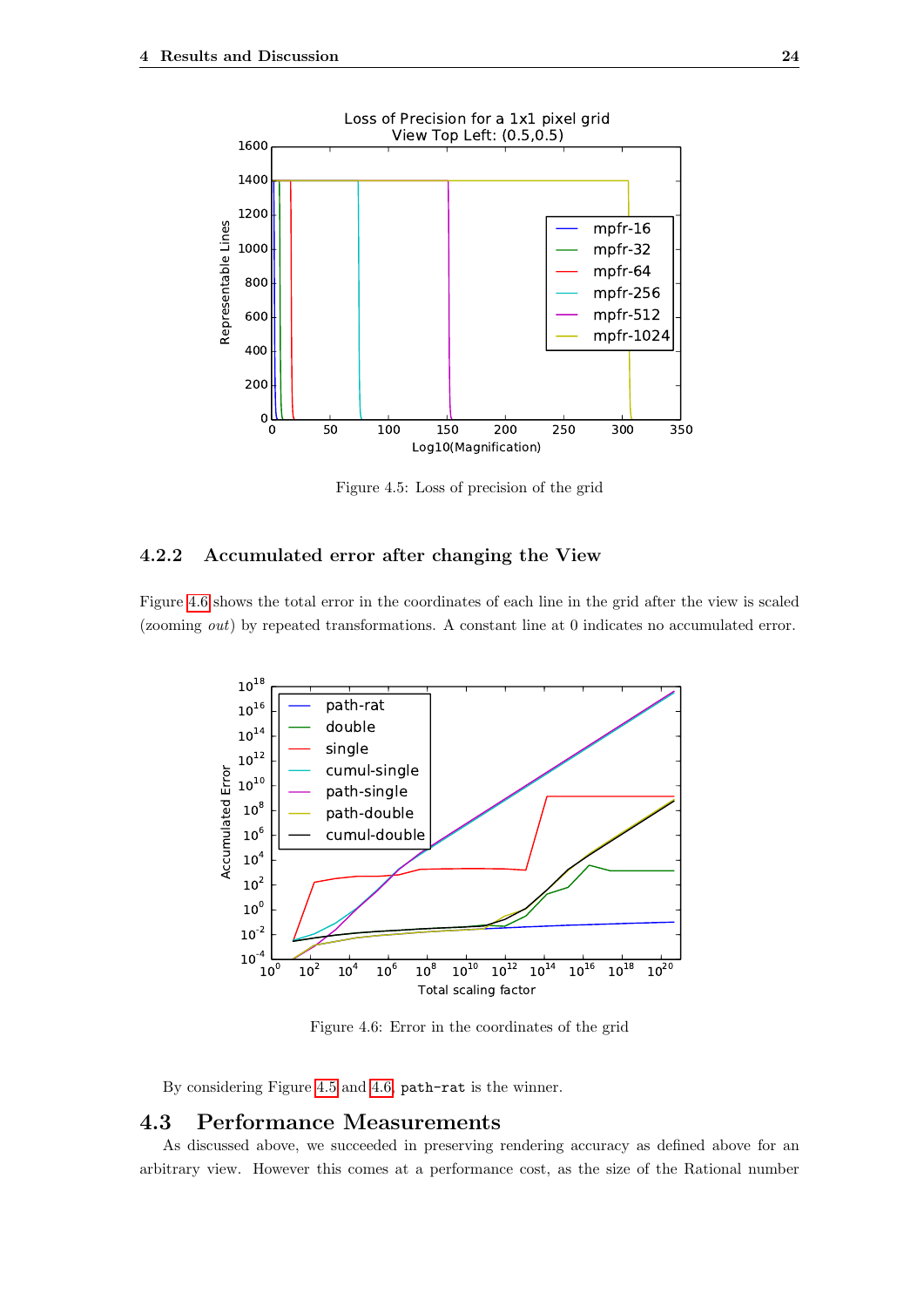representation must grow accordingly. Figures [??](#page-28-0) and [??](#page-28-1) were obtained by repeatedly clearing the document, scaling, and adding a fixed number of Bézier curves. The mpfr-1024 number representation performs much better in terms of memory usage and performance; however as discussed in Section ??, due to the fixed precision it cannot represent detail seperated by a truly arbitrary distance.

<span id="page-28-0"></span>

Figure 4.7: Memory used per Path coordinate whilst zooming in

<span id="page-28-1"></span>

Figure 4.8: Time taken to scale about the fixed point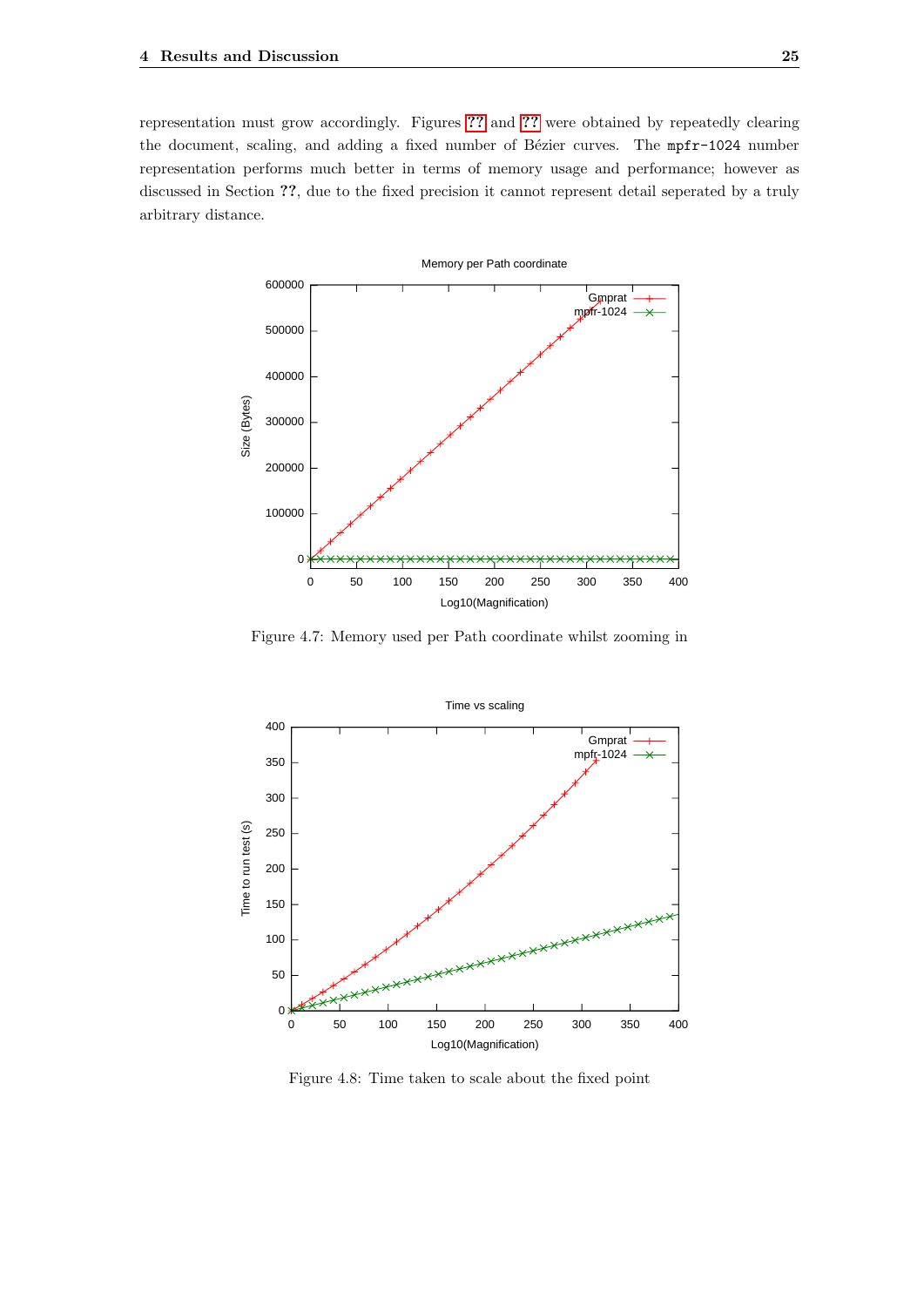# <span id="page-29-0"></span>5. Conclusion

- What we have done?
	- Implemented a basic SVG viewer
	- Demonstrated how precision affects rendering vector graphics
	- Showed how the choice of transformations to apply affects rendering
	- Using GMP rationals, demonstrated the ability to render SVGs scaled to an arbitrary position in a document
- Possible future work
	- Implement more of the SVG standard (eg: Shading)
	- Trial alternative number representations, eg: MPFR with algorithm to set precision
	- Allow for saving and loading SVGs with arbitrary precision
	- Deal with zooming very far in to intersection of lines (requires subdividing paths)
	- Compare with David's Quadtree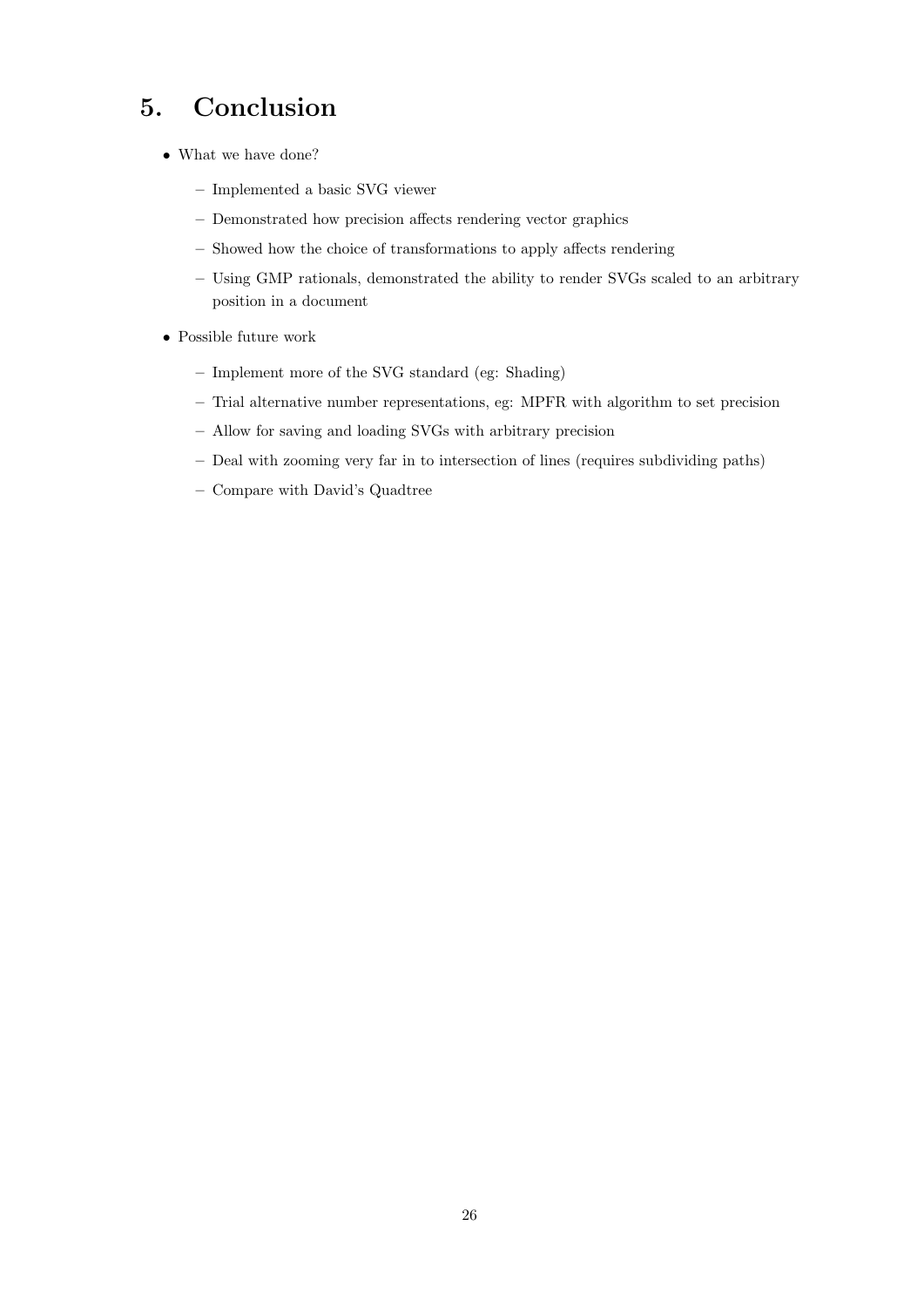# <span id="page-30-2"></span>References

- <span id="page-30-0"></span>[1] Sam Moore. Infinite precision document formats (project proposal).  $\langle \frac{http://szmore.net/ipdf/documents/ProjectProposalSam.pdf}{?}$ , 2014.
- <span id="page-30-1"></span>[2] David Gow. Infinite-precision document formats (project proposal).  $\langle \frac{http://davidgow.net/stuff/ProjectProposal.pdf}{http://davidgow.net/stuff/ProjectProposal.pdf}\rangle$  $\langle \frac{http://davidgow.net/stuff/ProjectProposal.pdf}{http://davidgow.net/stuff/ProjectProposal.pdf}\rangle$  $\langle \frac{http://davidgow.net/stuff/ProjectProposal.pdf}{http://davidgow.net/stuff/ProjectProposal.pdf}\rangle$ , 2014.
- <span id="page-30-3"></span>[3] Adobe Systems Incorporated. *PostScript Language Reference*. Addison-Wesley Publishing Company, 3rd edition, 1985 - 1999.
- <span id="page-30-4"></span>[4] Michael A. Wan-Lee Cheng. Portable document format (PDF) – finally, a universal document exchange technology. Journal of Technology Studies, 28(1):59 – 63, 2002.
- <span id="page-30-5"></span>[5] Adobe Systems Incorporated. PDF Reference. Adobe Systems Incorporated, 6th edition, 2006.
- <span id="page-30-6"></span>[6] Brian Hayes. Pixels or perish. American Scientist,  $100(2):106 - 111$ , 2012.
- <span id="page-30-7"></span>[7] David G. Barnes, Michail Vidiassov, Bernhard Ruthensteiner, Christopher J. Fluke, Michelle R. Quayle, and Colin R. McHenry. Embedding and publishing interactive, 3 dimensional, scientific figures in portable document format (pdf) files. PLoS ONE, 8(9):1 – 15, 2013.
- <span id="page-30-8"></span>[8] Erik Dahlstóm, Patric Dengler, Anthony Grasso, Chris Lilley, Cameron McCormack, Doug Schepers, Jonathon Watt, Jon Ferraiolo, Fujisawa Jun, and Dean Jackson. Scalable vector graphics (svg) 1.1 (second edition). W3C Recommendation, August 2011. Retrieved 2014-05- 23.
- <span id="page-30-9"></span>[9] David Goldberg. What every computer scientist should know about floating-point arithmetic. ACM Comput. Surv., 23(1):5–48, March 1991.
- <span id="page-30-10"></span>[10] David Goldberg. The design of floating-point data types. ACM Lett. Program. Lang. Syst., 1(2):138–151, June 1992.
- <span id="page-30-11"></span>[11] T Granlund. Gnu mp: The gnu multiple precision arithmetic library. Mar 2014.  $\langle \frac{http://gmplib.org/gmp-man-6.0.0a.pdf}{.} \rangle$  $\langle \frac{http://gmplib.org/gmp-man-6.0.0a.pdf}{.} \rangle$  $\langle \frac{http://gmplib.org/gmp-man-6.0.0a.pdf}{.} \rangle$ .
- <span id="page-30-12"></span>[12] Carl Worth and Keith Packard. Xr: Cross-device rendering for vector graphics. In Linux Symposium, page 480, 2003.
- <span id="page-30-13"></span>[13] Kurt E. Brassel and Robin Fegeas. An algorithm for shading of regions on vector display devices. SIGGRAPH Comput. Graph., 13(2):126–133, August 1979.
- <span id="page-30-14"></span>[14] J. M. Lane and R. and M. Rarick. An algorithm for filling regions on graphics display devices. ACM Trans. Graph., 2(3):192–196, July 1983.
- <span id="page-30-15"></span>[15] Donald Hearn and M Pauline Baker. Computer Graphics. Prentice Hall, Inc, Upper Saddle River, New Jersey 07458, USA, 2 edition, 1997.
- <span id="page-30-16"></span>[16] Jack E Bresenham. Algorithm for computer control of a digital plotter. IBM Systems journal, 4(1):25–30, 1965.
- <span id="page-30-17"></span>[17] Xiaolin Wu. An efficient antialiasing technique. SIGGRAPH Comput. Graph., 25(4):143–152, July 1991.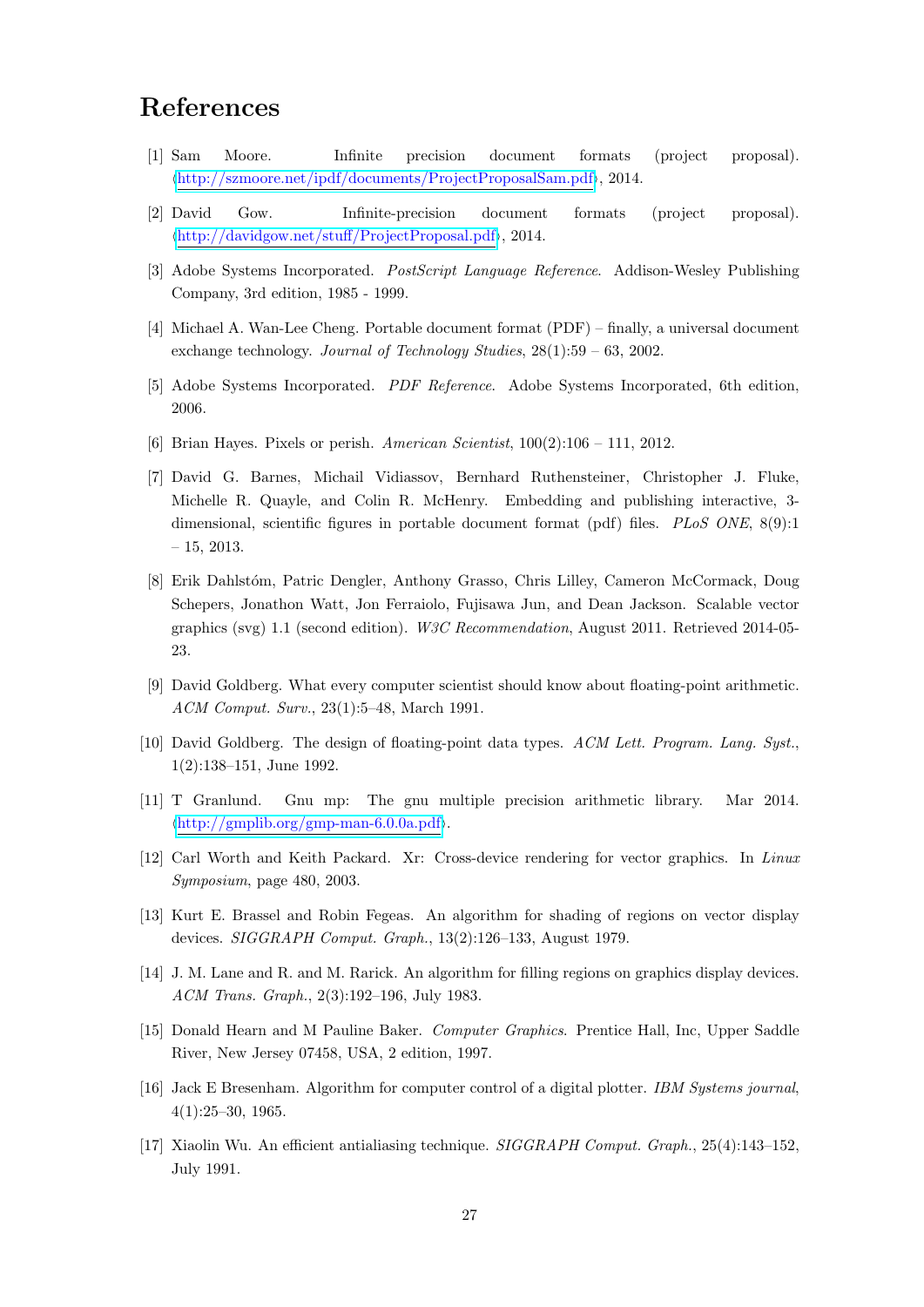- <span id="page-31-0"></span>[18] Hugo Elias. Graphics.  $\langle$ [http://freespace.virgin.net/hugo.elias/graphics/x](http://freespace.virgin.net/hugo.elias/graphics/x_main.htm)\_main.htm} accessed May 2014.
- <span id="page-31-1"></span>[19] Donald Knuth. The METAFONT Book. Addison-Wesley, 2 edition, 1983.
- <span id="page-31-2"></span>[20] Donald Knuth. The T<sub>E</sub>X Book. Addison-Wesley, 2 edition, 1983.
- <span id="page-31-3"></span>[21] Pierre E. Bézier. A personal view of progress in computer aided design. SIGGRAPH Comput. Graph., 20(3):154–159, July 1986.
- <span id="page-31-4"></span>[22] Ron Goldman. The fractal nature of bezier curves. The de Casteljau subdivision algorithm is used to show that Bezier curves are also attractors (ie: fractals). A new rendering algorithm is derived for Bezier curves.
- <span id="page-31-5"></span>[23] Adobe Systems Incorporated. Adobe Acrobat Reader SDK, April 2007.
- <span id="page-31-6"></span>[24] W3C. Extensible markup language (xml) 1.0 (fifth edition). W3C Recommendation, November 2008.
- <span id="page-31-7"></span>[25] W3C. Html5 - developer view - a vocabulary and associated apis for html and xhtml. W3C Candidate Recommendation, April 2014.
- <span id="page-31-8"></span>[26] W3C. Cascading style sheets level 2 revision 1 (css 2.1) specification. W3CRecommendation, June 2011.
- <span id="page-31-9"></span>[27] ECMA International. ECMAScript Language Specification.  $\langle \text{http://www.ecma-international.orgrangle}$  $\langle \text{http://www.ecma-international.orgrangle}$  $\langle \text{http://www.ecma-international.orgrangle}$  accessed 2014-05-22, 5.1 edition, June 2011.
- <span id="page-31-10"></span>[28] H Von Koch. Sur une courbe continue sans tangente, obtenue par une construction gomtrique lmentaire. Archiv fr Matemat., Astron. och Fys., pages 681–702, 1904.
- <span id="page-31-11"></span>[29] W3C. An svg primer for today's browsers. WC3 Primer (Editor's Draft), September 2010.
- <span id="page-31-12"></span>[30] Nelson Beebe. Extending T<sub>EX</sub> and METAFONT with floating-point arithmetic. TUGboat, 28(3), 2007.
- <span id="page-31-13"></span>[31] I. Bennett Goldberg. 27 bits are not enough for 8-digit accuracy. Commun. ACM, 10(2):105– 106, February 1967.
- <span id="page-31-14"></span>[32] Jean-Michel Muller, Nicolas Brisebarre, Florent de Dinechin, Claude-Pierre Jeannerod, Vincent Lefèvre, Guillaume Melquiond, Nathalie Revol, Damien Stehlé, and Serge Torres. Handbook of Floating-Point Arithmetic. Birkhäuser Boston Inc., Cambridge, MA, USA, 2010.
- <span id="page-31-15"></span>[33] IEEE standard for binary floating-point arithmetic. ANSI/IEEE Std 754-1985, 1985.
- <span id="page-31-16"></span>[34] IEEE standard for floating-point arithmetic. IEEE Std 754-2008, pages 1–70, Aug 2008.
- <span id="page-31-17"></span>[35] Ieee standard for floating-point arithmetic. IEEE Std 754-2008, pages 1–70, Aug 2008.
- <span id="page-31-18"></span>[36] Laurent Fousse, Guillaume Hanrot, Vincent Lefèvre, Patrick Pélissier, and Paul Zimmermann. Mpfr: A multiple-precision binary floating-point library with correct rounding. ACM Trans. Math. Softw., 33(2), June 2007.
- <span id="page-31-19"></span>[37] Mark Segal, Kurt Akely, and Jon Leech. The OpenGL® Graphics System: A Specification. The Kronos Group, Inc, 2014.